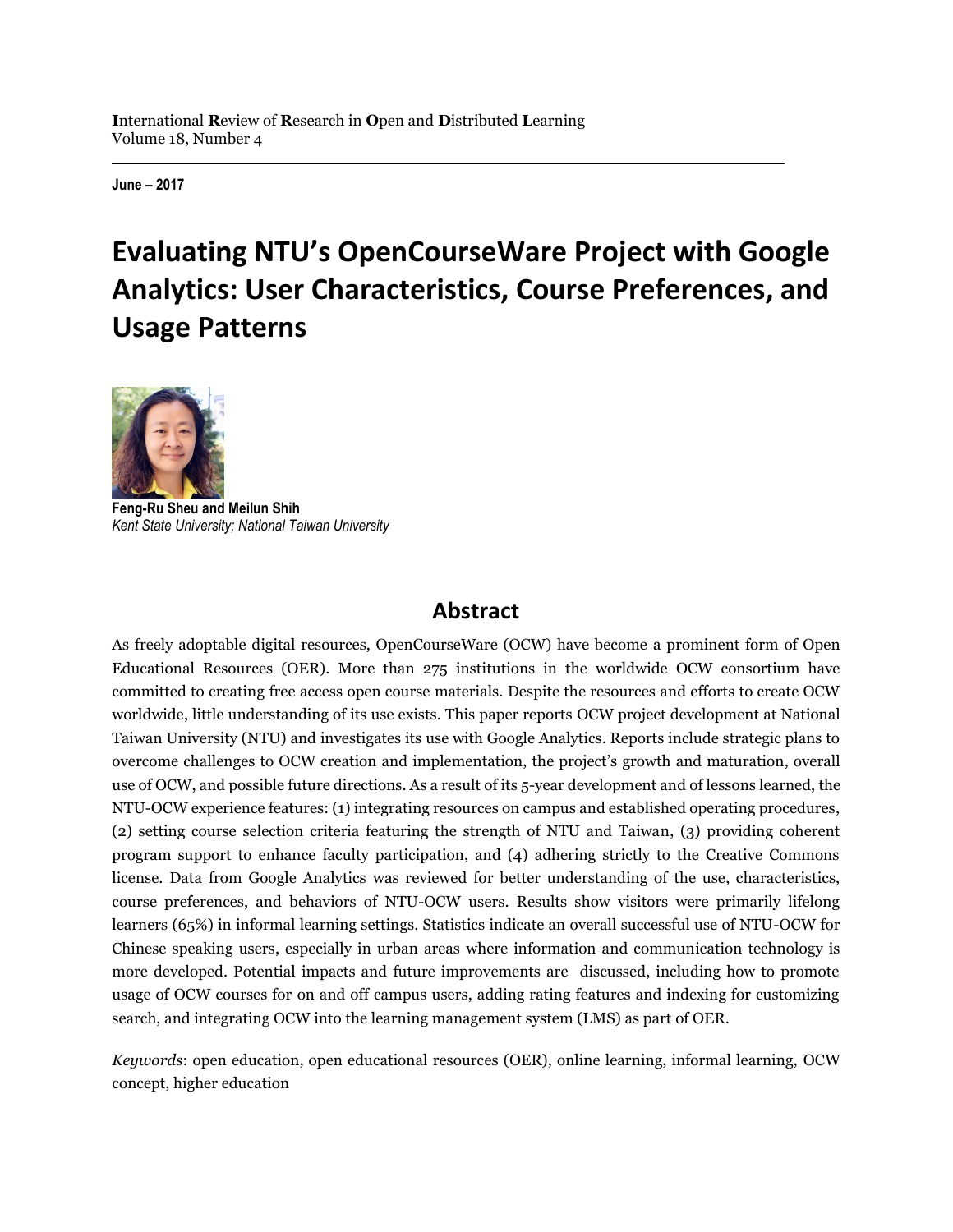### **Introduction**

In the global movement of Open Education Resources (OER), OpenCourseWare (OCW) is an important force. An OCW is defined as "a free and open digital publication of high quality educational materials, organized as a course" (Carson, 2009, p. 27). These resources are "free and openly licensed, accessible to anyone, anytime via the internet" (Open Education Consortium, n.d.-a, para. 1). Since the Massachusetts Institute of Technology (MIT) initiated its OCW project in 2001 and inspired others to follow, 275 institutions around the world have joined the Open Education Consortium (OEC) to share the common values of openness, equity, collaboration, and multiculturalism (Open Education Consortium, n.d.-b). However, like every educational movement, every OCW project differs from one to another due to unique educational settings. To better promote access to education, to improve the quality of education, and to empower both well-served and underserved populations through the power of open learning, regional consortiums or organizations formed over the years. OEC sustaining members include among many others the African Virtual University (AVU) for Pan African, Universia (a Latin American, Spanish and Portuguese network), Japan OCW consortium, Korean OCW consortium, and Taiwan Open Course Consortium in Asia.

As one of Taiwan's leading universities, National Taiwan University (NTU) is known for its high-quality teaching, learning resources, and richness of course content. NTU also shares societal responsibilities in providing quality education, conducting higher level research, and promoting open education models for others to follow. Inspired by and joining the world-wide open education mission, NTU adopted the OCW concept to promote open education and to share knowledge by making educational resources available through the Internet. In November 2008, NTU joined the Taiwan Open Course Consortium (TOCC), and began research and discussions on developing a platform for open educational resources. As a result, NTU began the OCW project in 2010. In July 2011, NTU became a member of the OCW Consortium (now Open Education Consortium) and was committed to developing an OCW website with high quality course materials. Through OCW, NTU can share its educational resources with the public, and enhance the participation of teachers and students in creative teaching and learning. With its quality-first principle, consistent effort, and collaboration from all involved individuals, the NTU OCW site reached the 12-millionvisitor mark in 2016. In addition, its website was named the "Outstanding Site" by OEC in 2014. During the following year, an NTU OCW faculty member received the "Educator Award" of the Open Education Awards for Excellence.

However, realizing the great potential of OCW concept requires consideration of many issues. Some are global, and some are unique to individual institutions or to specific geographic regions. While most previous studies about OCW focus on initiatives in a western context, there is a need to explore and share successful OCW experiences in Asia, specifically in Taiwan. From the perspective of NTU-OCW, several questions should be answered: Would the OCW concept fit NTU's core values and characters? What could NTU best offer, considering its unique position in Taiwan and the world? To what extent has it used? By whom and how? How could the greatest benefit with limited resources be provided locally and globally? As a case study, this paper presents the situations NTU faced while adopting the OCW concept in creating open educational resources. The paper shares NTU's experiences with implementation and promotion of online learning materials, specifically OCW courses and discusses OCW use and provides suggestions for producing high quality online learning resources.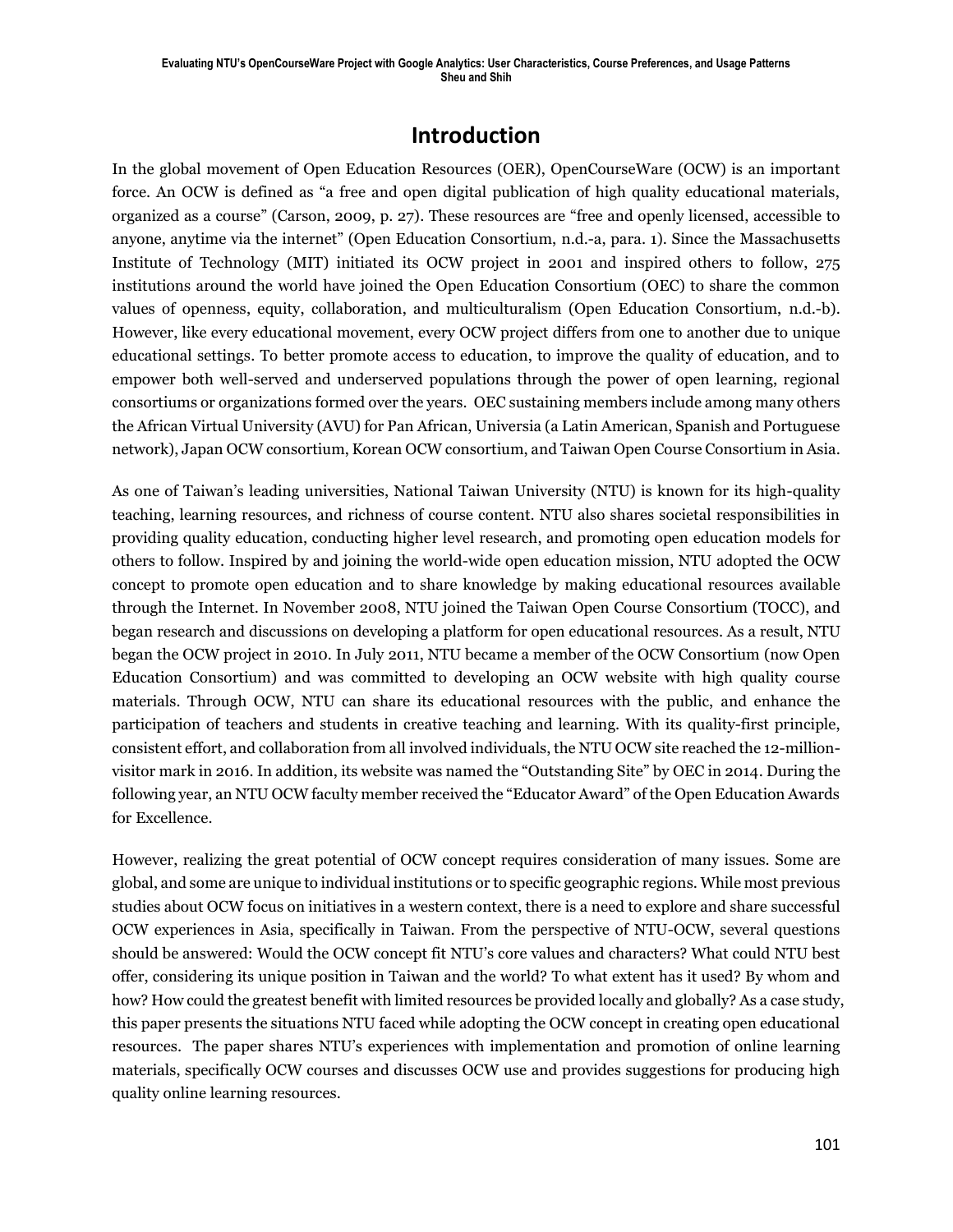This paper will introduce key concepts from the literature related to open education, OER, and OCW. Next, it will detail the development and implementation of the NTU OCW experience. Google Analytics will provide insights into the uses, characteristics, course preferences, and behaviors of NTU-OCW users. Finally, the implementation of findings and future direction will be discussed.

### **Literature Review**

Discussions about OER have accelerated during the past decade and related initiatives are being launched around the world (Guo, Zhang, Bonk, & Li, 2015). Previous research is discussed from four perspectives: (1) OER, (2) OCW, (3) OER, and OCW in Taiwan.

#### **Open Education Resources**

Rapidly developing Internet technology continues to bring new opportunities to education. One promising and exciting example is OER. While the term "open educational resources" was first adopted by UNESCO in 2002, the idea of open education emerged in the late  $20<sup>th</sup>$  century from developments in distance learning. The culture of open knowledge and open sharing allows easy access and easy reuse of teaching and learning materials to a wide range of educators and learners. OER typically refers to digital resources, including articles, e-text, video, audio, modules, full or partial courses, and any learning materials (Wiley, Bliss, & McEwen, 2014). However, based on UNESCO's definition, OER are "resources for teaching, learning and investigation which are in a public domain site or have been published under an intellectual property license, allowing other people its free use or for different purposes than those referred by its author" (Peláez, Pullaguari, & Caro, 2011, p. 1075). It indicates that the idea of OER includes content material, the technological tools to support or deliver it, and related issues of legal usages. OER can be created by anyone or any organization willing to participate in common open knowledge. To be open, OER materials usually are released under intellectual property regulations such as Creative Commons that support open use of content (Educause, 2010). OpenCourseWare, Connexions, and the Open Learning Initiatives are some of the well-known OER projects.

Given the philosophy of OER to be open and make education more accessible, OER is one way to address the rising costs of education (Educause, 2010; Wiley, Green, & Soares, 2012). Many recent studies have discussed the potential of OER materials and resources replacing traditional paper-based textbooks. Hunsicker-Walburn, Guyot, Meier, and Beavers (2016), for instance, investigated community students' preferences of OER textbooks. More than half the students (64%) indicated textbook costs would impact their perception of attending higher learning. In addition, in their study, approximately 93% students felt satisfied with OER textbooks. Similar results were found in Delimont, Turtle, Bennett, Adhikari, and Lindshield (2016) which surveyed and interviewed students and faculty in 13 university courses that used OER. They found that all students and nearly all faculty had positive preferences toward using OER. Hilton (2016) reviews 16 additional studies pertaining to OER efficacy and perceptions and find that generally, OER can be successfully substituted for traditional learning resources. In another study, Watson, Clouser, and Domizi (2014) shared redesign strategies, financial benefits, and pedagogical opportunities from two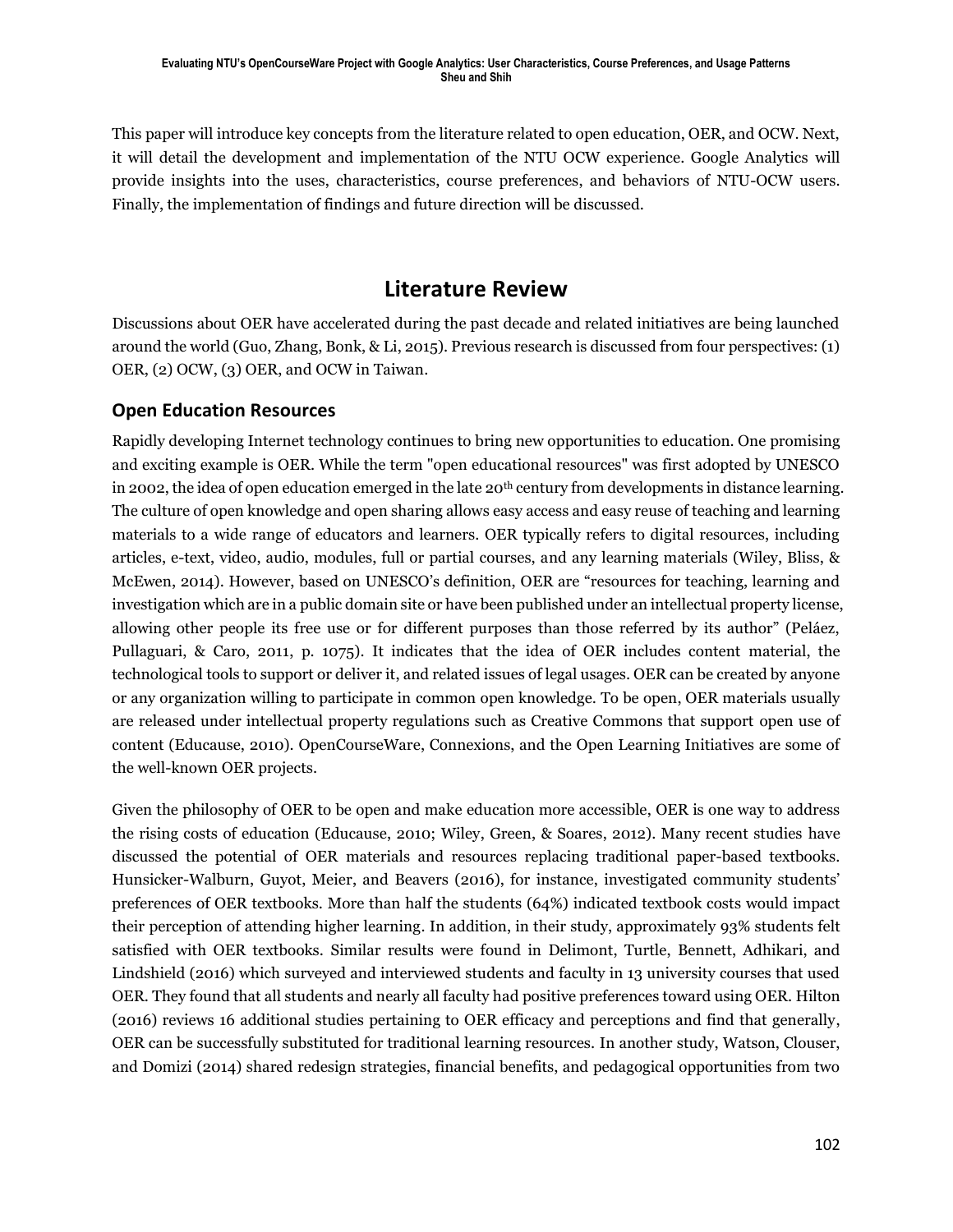courses that have replaced textbooks with OER. They concluded that collective advantages provide a compelling argument for broad adoption of OER in higher education.

Despite such positive research results related to the use of OER in instruction, several issues emerged with the increasing volume of OER creation and its usage. Such issues include the need for effective search methods to find a proper or suitable OER, quality control of OER creation, and evaluation mechanisms for OER. Groom (2013) indicated that decreasing the technical and metadata requirements of finding and sharing OER can enhance teachers' levels of participation in OER. Given that anyone can create OER, the quality of the OER is not always consistent. In most cases, OER are developed by individuals who may not have proper training in instructional design or who participate in fairly casual and unstructured online collaboration (Daniel, Kanwar, & Uvalic-Trumbic, 2009). In addition, Dhanarajan and Abeywardena (2013) find that faculty member's knowledge and skills of evaluating OER quality can impact their adoption and use.

#### **OpenCourseWare**

Although OER and OCW are sometimes used interchangeably in studies, the two differ. OCW usually includes syllabus, handouts, course slides, lecture videos, and other teaching and learning materials that are "organized as courses." OER resources can range from "any digitized form" (Terrell & Caudill, 2012, p.39.). Therefore, OCW is part of a larger subset of OER. In the global OER movement, the MIT OCW has continued to play an essential role since its inception in April 2001 (MIT, 2001).

Today, MIT OCW stands as one of the longest-running OER projects in the world (Educause, 2010). While several leading universities considered offering distance learning programs to a world community for profit by relying on their famous brands and resources, the MIT OCW project created a non-profit model for open knowledge and open sharing (Carson, 2009; Shumar, 1997). In June 2001, MIT announced the launch of two projects to make approximately 2,000 lecture materials available online with an open license. That means learners around the world can access high-quality course resources that are "free and openly licensed, accessible to anyone, anytime via the internet" (Open Education Consortium, n.d.-a). To date, MIT OCW website has 200 million visits from users around the world. Among these users, 43% identified themselves as self-learners, 42% as educators, and 9% as students (MIT OpenCourseWare, 2016, para. 1). The dual missions of MIT OCW clearly expressed the concept of OCW, "to provide free access to virtually all MIT course materials for educators, students and individual learners around the world and to extend the reach and impact of MIT OpenCourseWare and the OpenCourseWare concept" (Carson, 2009, p. 26). OCW shares educational resources and course materials to anyone who wants and needs it, and the OCW movement promotes the idea of knowledge sharing itself.

The growth of OCW inspired other institutions around the globe to join the OER movement. The Open Education Consortium (former OCW consortium) was established in 2005 and was intended to reintegrate educational resources, promote higher education and contribute to global knowledge sharing. Following that model, regional consortiums began to emerge including Universia to offer the Latin American, Spanish, and Portuguese community, African Virtual University (AVU), the leading Pan-African Open Distance and eLearning Network to facilitate the use of open, distance, and eLearning in African institutions, as well as Japan OCW Consortium and Taiwan Open Course Consortium (TOCC) in Asia.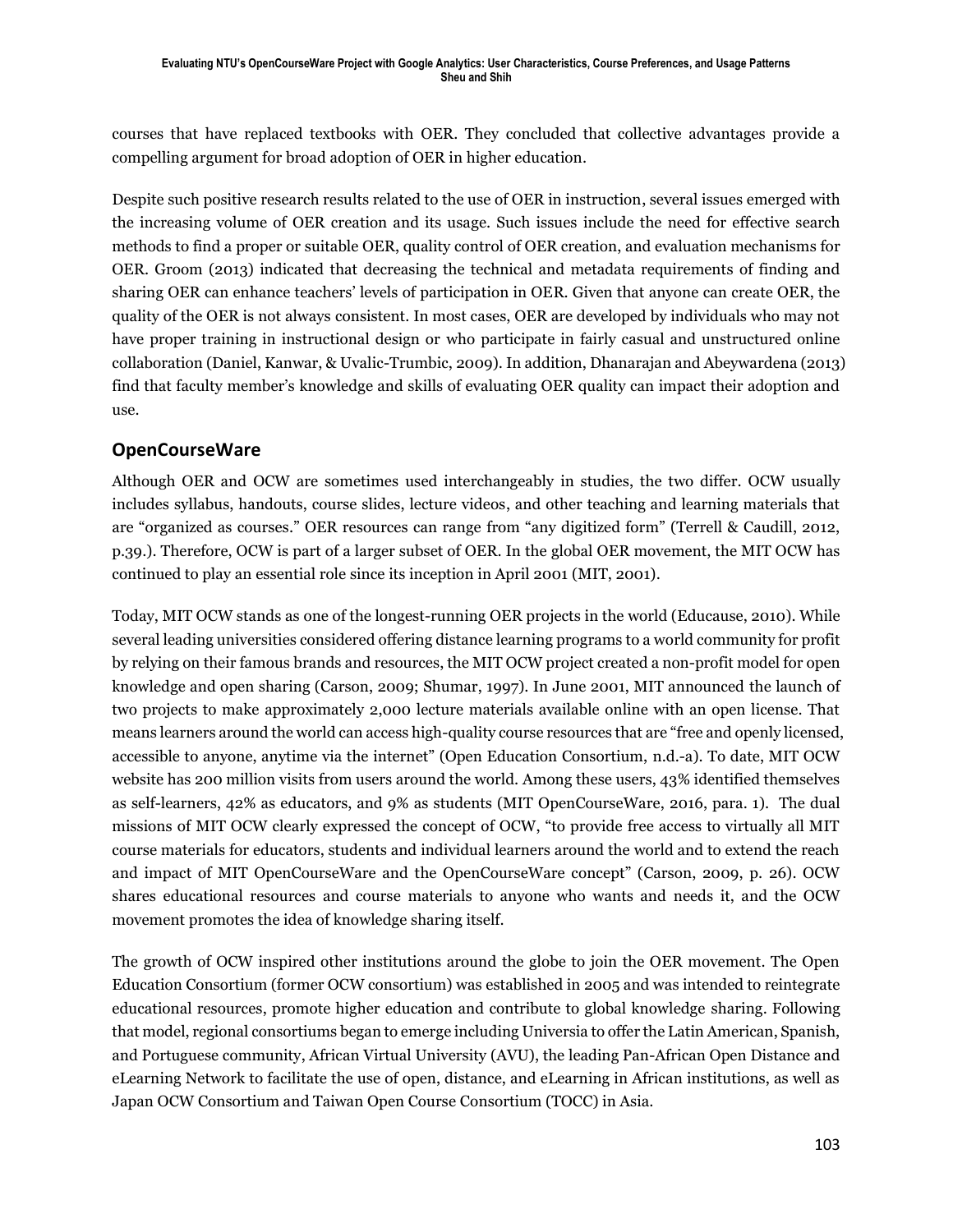While the idea of OCW was broadly accepted around the world, its actual usage and impact on learning creates some doubts. A common criticism of OCW is its one-way delivery of information. Although content materials are organized into courses, OCW lacks interactions among teachers, students and peers common in classrooms. Cueva, Rodriguez, and Marban's (2016) study used quantitative and qualitative methods to investigate the level of acceptance and expectations of integrating social technologies in OCW. They concluded that with implementation of collaborative learning design and supporting technologies, the effectiveness of social and collaborative learning in OCW can be enhanced. Massive Open Online Course (MOOC) that provide certain kinds of interactions between students with teachers and among peers, or Small Private Online Course (SPOC) that combine OCW and classroom are additional ways to use OCW materials interactively.

Many important issues for OER and OCW include design, development, accessibility, suitability, distribution, selection and quality control. One major issue of concern for both OER and OCW is the quality of materials. Given the increasing creation, availability, delivery, and use of OER materials and OCW courses under the concept of educational openness, two emerging issues are how to build a quality model and how to designate criteria for online learning content. Many previous studies focus on the effectiveness and quality aspects of MOOCs. Walker and Loch's (2014) survey with academics who participate in MOOC found that the delivery quality of MOOC does impact academics' perception to MOOC. Video quality, interaction, and assessment are some aspects mentioned in their survey results. Yousef, Chatti, Schroeder, and Wosnitza (2014) examine the criteria of effective MOOC and found that among all the criteria, learning analytics and assessment were identified as the most important ones. Among all the quality assurance frameworks for online learning that are proposed by various researchers, one of the most popular and widely used is the *Quality Matters Program* (QM). QM suggests eight quality dimensions for online learning: course overview and introduction, learning objectives, assessment and measurement, instructional materials, learner interaction and engagement, course technology, learner support, and accessibility. However, because these factors are for general online learning, they might not be suitable for OCW due to its unique features. For example, OCWs are delivered in a synchronized environment and usually provide only one-way interaction of information. Evaluation or assessment elements are not included.

An OCW study indicated that economic consideration and the ordering of intellectual property rights are two challenges to its adoption (Peláez et al., 2011). Tovar, Piedra, Chicaiza, Lopez, and Martinez-Bonastre (2012) proposed eight key elements for generating quality OCW content: development and distribution models, academic scope, content development and user interfaces, evaluation of education-oriented support, human-computer interaction tools, evaluation of technical requirements and evaluation of repository use, and accessibility. Although the components of these quality models and criteria selection might differ within the variety of open educational formats such as OER, OCW, and recently popularized Massive Open Online Courses (MOOCs), all emphasize the important influences of high quality educational materials to learning.

In their paper about proposing a quality model for OCW materials, Peláez et al. (2011) identified three essential areas that OCW materials must address: educational, technical, and legal. Educational aspects refer to "teaching materials structured in adequate way with a common appearance. " Technical aspects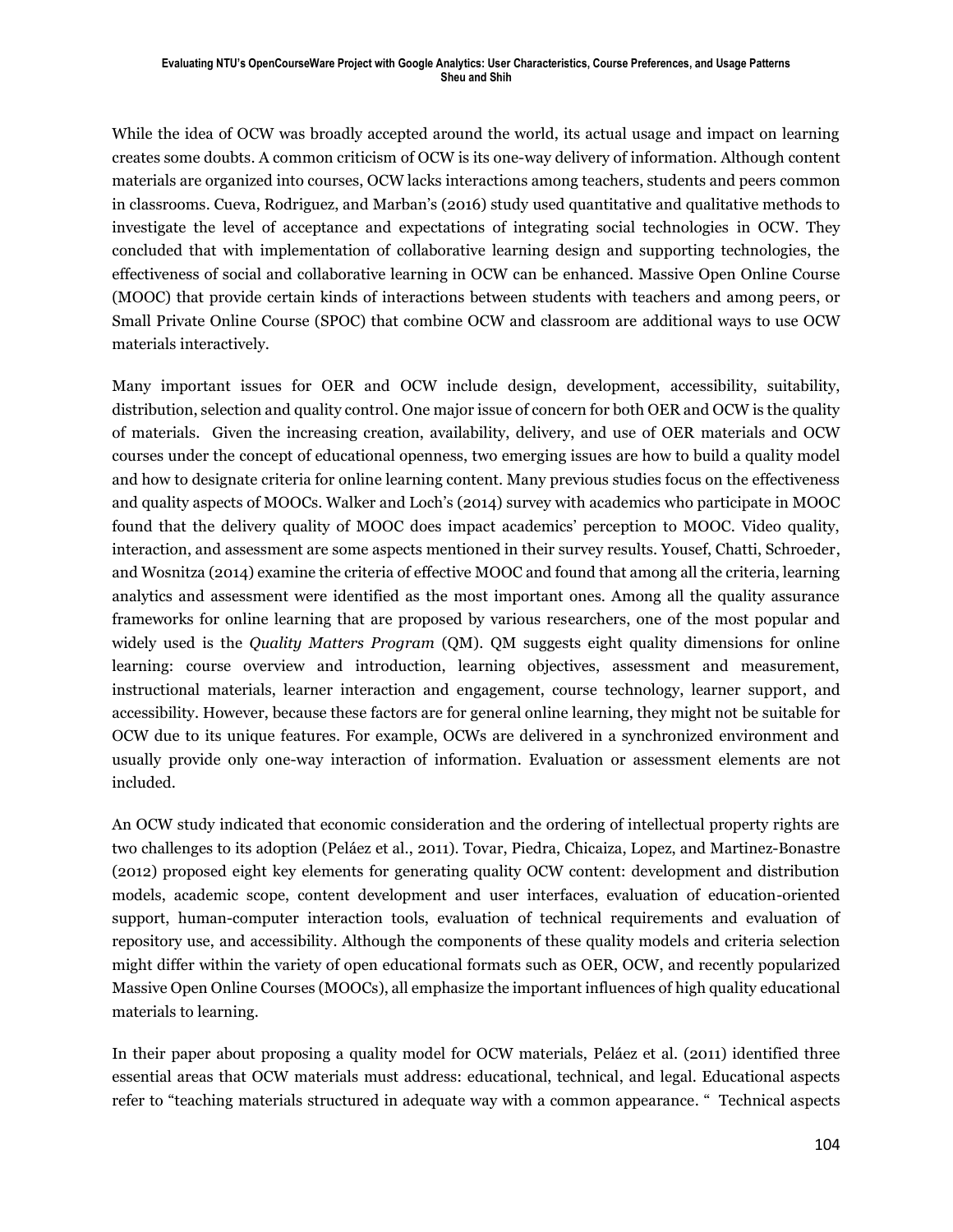include "an Internet site with worldwide access and with the proper quality." Legal aspects consider "the open licenses application and the use of materials in a non-commercial context." (p.1076) For effective OCW adoption, economic consideration and the ordering of intellectual property rights are the two main challenges.

The increasing numbers of OCWs do not assure their high quality or educational utility (Porcello & Hsi, 2013; Rodríguez, Dodero, & Alonso, 2011). Moreover, low-quality OER/OCW can hamper instructional practices and waste teachers' limited time (Abramovich, Schunn, & Correnti, 2013; Wetzler et al., 2013). As a result, developing high quality OER has become a critical factor in the success of online education.

#### **OER/OCW in Taiwan**

TOCC, established in 2008, aims to expand open education to all fields of studies and to break down university walls and boundaries to knowledge exchange. As a sustaining member of OEC, TOCC promotes OCW under the principles of openness, sharing, and collaboration, and provides diverse and rich learning resources for global Chinese communities. By the end of 2016, TOCC consisted of 28 members including 27 higher-education institutes and one senior high school. One of the features of TOCC courses is that more than 75% are full-courses, which include lecture videos and required course materials (Wan & Lee, 2012).

In response to the OCW wave or OCW inspiration to open education, related issues were discussed from various perspectives in Taiwan. Wu (2014) examined 11 empirical studies about OCW in Taiwan that were published in Chinese. Primary topics included advantages and disadvantages of adopting OCW, OCW applications in various subject areas, such as calculus (Chen & Pai, 2012), computer skills (Tsai, Shen, & Huang, 2012), and teacher education (Wu, 2014). Topics on successful courses, designed and development of OCW websites, intellectual property concerns, and the perceptions of faculty and students were discussed (Wu, 2014).

Chou, Hung, Wei, and Wang (2011) probed faculty members' readiness for OCW in Taiwan using an 8 factor scale, including acceptance of OCW, personal characteristics, self-perceptions of ICT competency, teaching method and style, effect on teaching and research, administrative support and incentive, intellectual property issues, and interaction with users. In addition, Wang, Chen, and Hu (2013) interviewed faculty members in nine Taiwanese public universities and found that faculty's beliefs of OCW and OER play an essential role in their participation in OCW. They also found that administrative support contributes to a faculty member's willingness to use OCW materials or participate in an OCW project.

While most of the leading universities in Taiwan devoted effort and time in OCW production, related studies are few, especially articles published in English. Among those few studies to date (Chen & Pai, 2012; Chou et al., 2011; Sun & Wu, 2016; Wan & Lee, 2012; Wang et al., 2013; Wu, 2014; Young & Hung, 2014), the researchers have focused on the initiatives of OCW projects and the adoptability/acceptance of OCW in higher education. In addition, there was a shift from OCW to MOOC in literature regarding open education and online learning. In 2013, Taiwan's Ministry of Education launched a nationwide MOOC project in 15 universities (Chen, 2013). NTU also hosted the first-ever Chinese MOOC on Coursera. Since then, the primary focus of OER in Taiwan has shifted from OCW to MOOC. As a result, many universities concentrate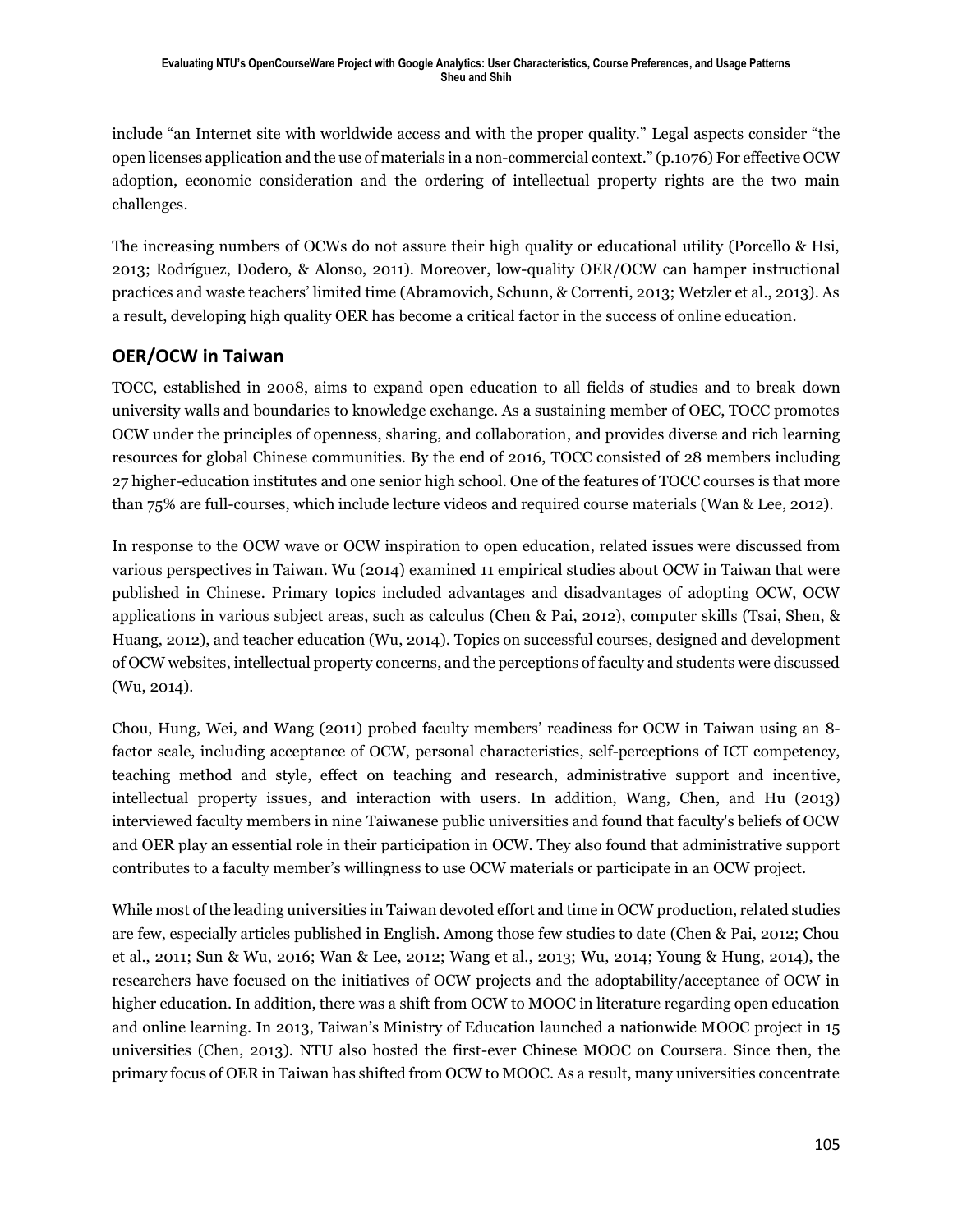on making MOOC and discontinued production of OCW. The focus of research interests also shifted to MOOC related topics.

In recent years, the few remaining OCW studies are usually caused by emerging technologies, such as the integration of mobile devices in OCW. Young and Hung's (2014) study discussed implementation of a mobile-based OCW platform and its usages. They concluded that to expand OER in Chinese societies, issues about intellectual property rights need further attention. They also argued that cloud-based platforms are one of the more important and interesting approaches for future OCW initiatives and projects. Another area of recent interest and attention is the effect of flipped classroom approaches to OCW (Sun & Wu, 2016; Sun, Wu, & Lee, 2017). Sun and Wu's (2016) study with 181 freshmen in a course on physics found that the integration of OCW and flipped classrooms can help students achieve higher learning performance than the integration of OCW and a conventional classroom. In spite of the importance of these studies, few have focused on the use of OCW project and the evaluation of design and solutions in responding to local or global concerns or needs.

Currently, NTU is one the few universities that continuously produce both OCW and MOOCs. Although there are studies discussing OCW issues in Taiwan, most were conducted before 2013 and the majority of them are published in Chinese. To understand the current state of OCW in the post-MOOC era in Taiwan, it is necessary to take a look at NTU OCW for updated information. It can provide a good reference to the development of OCW in non-western context.

#### **Purpose of the Study**

In spite of the importance of the previous research, none has focused on the use of OCW and an evaluation that could inform design and solutions in response to concerns and needs globally or locally. In addition, although the popularity of NTU OCW is continuously increasing and the quality of materials are recognized by peer institutions and organizations in the OER community, its current usage and factors leading to the achievement are rarely discussed. Therefore, the purpose of this paper is twofold. One is to contribute to the gap of literature about the use of OCW and the other is to examine the possible reasons contributing to the success of NTU case. Together, this paper offers findings that inform researchers and educators about the potential next steps of OCW projects and initiatives at NTU and hopefully to address a more global audience.

#### **Significance of the Study**

While many efforts have made to create OCW, there is little understanding about how OCW was used. The present paper provides information about the use of OCW. It fills the gaps in literature about how OCW was used. This paper also provides various suggestions for future directions, based on the findings from qualitative insights and quantitative google analytic data. We believe "next steps' are critical for the OCW community after achieving its initial goals, to develop and implement OCW since its MIT inspiration. As such, the present paper can be a reference or a model for others on "what next" or facing similar challenges, including suitability, roles in open education, and design for better impact on teaching and learning. It is especially important for the OER community in Taiwan.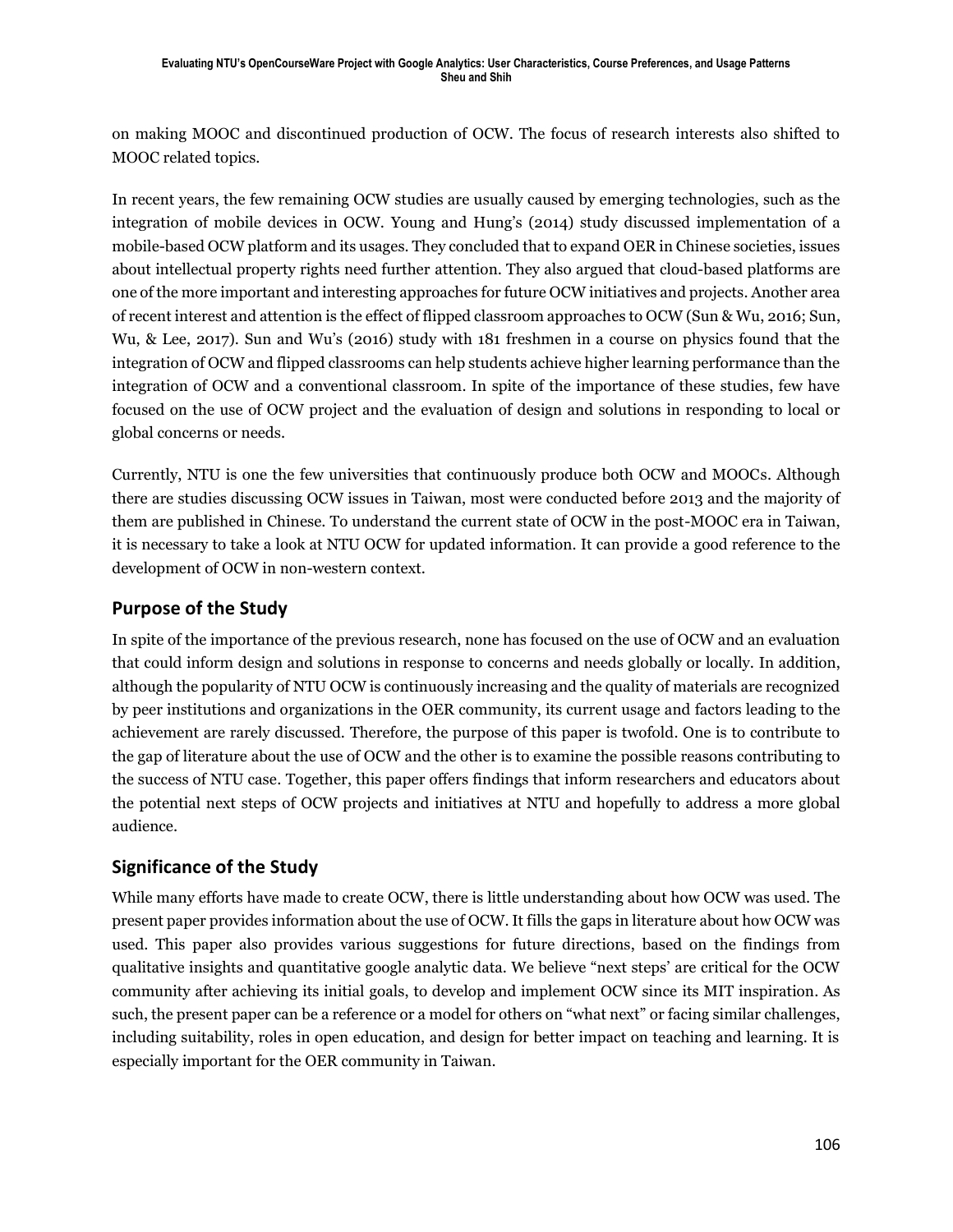## **Development and Implementation of NTU OCW**

This section details the development and implementation of the NTU OCW experience, including: (1) the context of NTU-OCW, (2) the formation of NTU-OCW working group in responding to the call for action and challenges, (3) the features of NTU-OCW experience that resulted from the process, and finally (4) the NTU-OCW production model that leads to OCW success.

### **Context of NTU-OCW**

National Taiwan University, one of the most prestigious universities in Taiwan, consists of 11 colleges, 54 departments, 103 graduate institutes, and 4 research centers. The university has more than 30,000 students in 2015 (16,533 undergraduate students and 15,225 graduate students.) The main campus of the university is located in the center of Taipei, a modern urban city with an estimated population of 2,704,810 in 2015. NTU OCW, like NTU Massive Open Online Courses (MOOCs), is one of the e-Learning and open educational resources (OER) initiatives at NTU, in responding to the global open education movement inspired by MIT OCW. Like other peer institutions, NTU tried to determine how to create open educational resources in general, and OCW in particular, to present the university's unique features and core mission to global and local communities. Through research, discussions, and experiments across units on campus, the university has identified issues and challenges of an OCW project and translated them into action plans. It became apparent that a task force and a model were needed to overcome these issues and to carry out the plans. One immediate action was to form an OCW working group in 2011 to coordinate tasks between and among multiple units across the university. The same group is responsible for carrying out OCW plans, resulting in the current NTU OCW site/project.

#### **NTU-OCW Working Group**

Conversations between and among multiple units on campus revealed a need to have a unified unit or working group to efficiently and effectively utilize university resources as well as enhance/ensure course quality (although it is access-free). The primary role of this working group is to ensure success of the NTU OCW project. This involves multiple layers of planning, organization, and execution. Strategic planning and execution tasks include:

- Course selection criteria and quality standards.
- Operating (production) procedures.
- Faculty buy-in and involvement.
- Unit coordination and collaboration.
- Advocacy of open education and promotion of OER/OCW awareness.

The NTU OCW working group is a cross-unit project group. Members include Center for the Advancement of Science Education (CASE), College of Liberal Arts, NTU Press, Center for Teaching and Learning Development (CTLD), and Division of Computer Information Management (DCIM) in the Office of Academic Affairs. The working group is coordinated by the Dean of the NTU Office of Academic Affairs.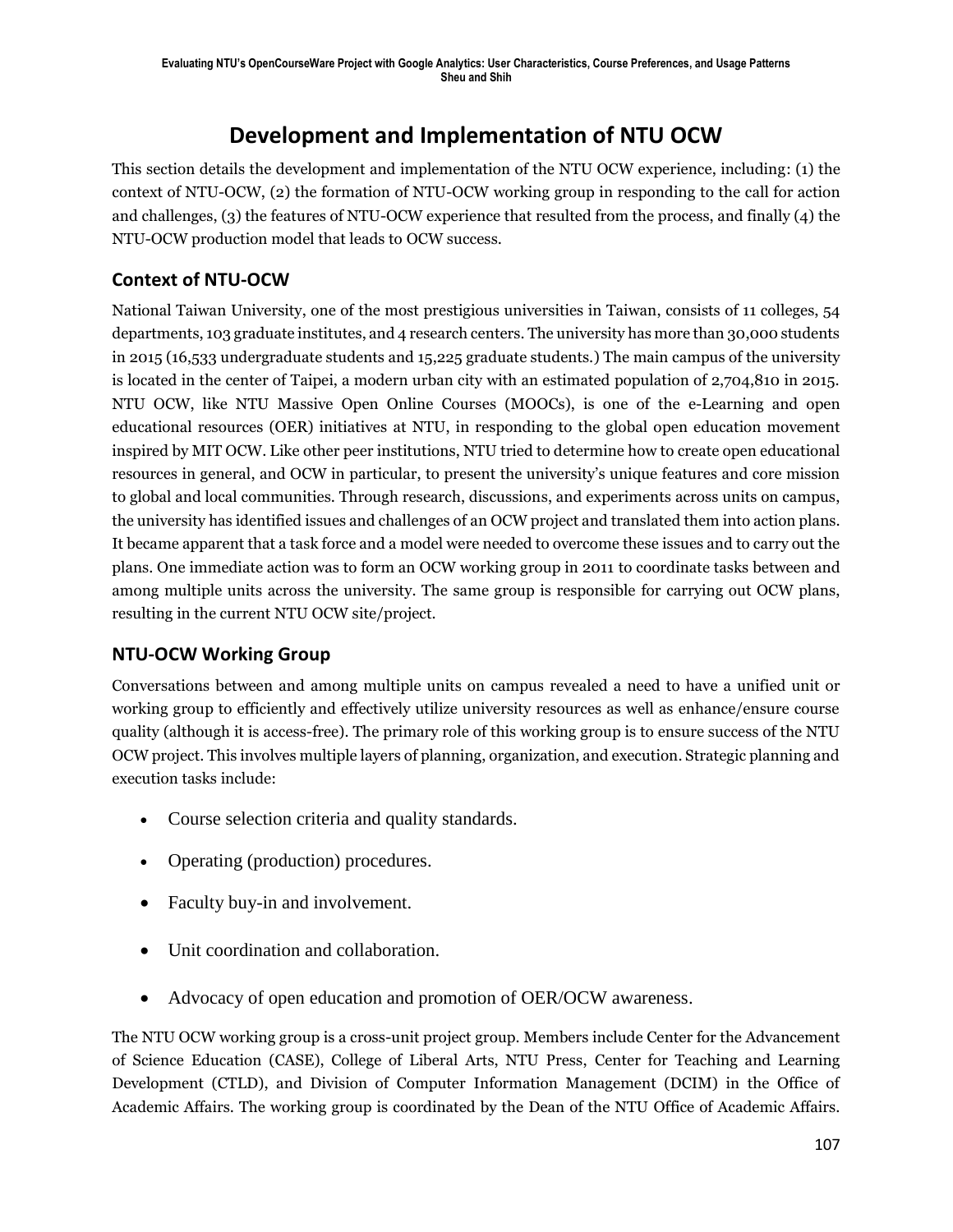CASE, College of Liberal Arts, NTU press, and CTLD are responsible for course creation and production. DCIM, the Division of Computer Information Management in the Office of Academic Affairs, is in charge of development and maintenance of the project website (see Figure 1). The Division of Learning Technology (DLT), a sub-unit in CTLD, was primary working unit dedicate to OCW project. Besides in charge of approximately 80% of OCW course production, the unit coordinate tasks between course production and the website, provide instructional design consultation to faculty and student production assistants (PA) training. (See Figure 1)

The project group meets monthly to track working progress and to discuss issues related to effectively integrating cross-unit manpower to allow the project to move forward quickly. In addition, standardized production processes for inviting and producing courses were established, in the early stages of the project, so group members could follow implementation. Furthermore, these standards were used as the basis for tracking and evaluation of the project to ensure the effectiveness of its implementation.



*Figure 1.* Organization structure and primary responsivity.

#### **Features of NTU OCW Implementation**

The features of NTU OCW are the result of strategies used for overcoming challenges or barriers while implementing OCW at NTU.

1. Integrating existing resources and establishing standard operating procedures.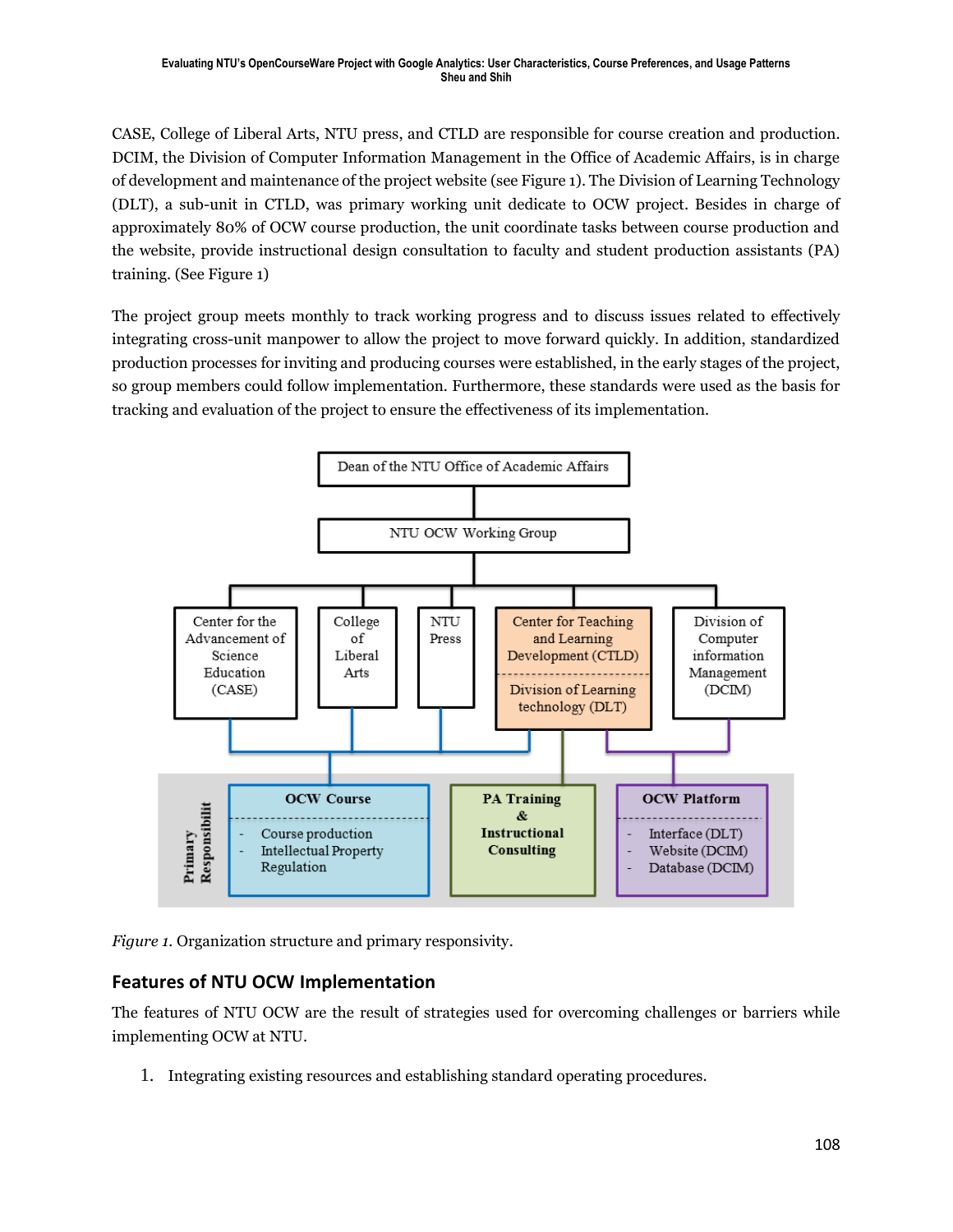Like most OCW projects, adequate financial and other resources are major challenges. To start the project, NTU OCW integrated all existing resources in the university, including administrative support, multimedia production resources (skills, manpower and equipment), and professional expertise on internet intellectual property. As a result, the NTU OCW working group, a unified cross-unit project group, was formed to coordinate efforts and carry out the mission. For the same reason, operating procedures were created to ensure quality and smooth workflow between units.

2. Setting course selection criteria featuring the strength of NTU and Taiwan.

With limited sources and an unwillingness to compromise quality, NTU-OCW needed to be selective in terms of the course selection. Rather than open to all courses, NTU-OCW developed course selection criteria that feature the strength and specialty of NTU, such as "Dream of Red Chamber" in classic Chinese literature, "I-Ching," "Zhuangzi" in Chinese philosophy, and Sociology of Love. These courses were the most popular on campus. The quality of courses and scholarship of the faculty instructors have been recognized in appropriate subject areas. The criteria also consider what would benefit the largest audience, such as general education courses, core courses, and fundamentals in several professions. In addition, NTU OCW invited distinguished teaching faculty members who received NTU outstanding or excellent teaching awards to participate.

3. Providing coherent program support to enhance faculty participation.

Faculty members play essential roles in any course, including OCW courses. Unfortunately, low faculty participation is a common challenge for the creation and adoption of OER. Possible reasons include a lack of related experience or skills (i.e., digital media development), the quality of online courses, intellectual property concerns about course content, and extra workload to an already busy schedule. These are common barriers in most e-learning instruction (online materials, distance programs, and blended learning). Solutions include simplifying production process with templates or models that ensure quality and effectiveness of products, providing support in copyright licensing, offering incentive and grant opportunities for contribution, and moving as much production as possible to the classroom where instructors teach, rather than going to the studio. These steps are intended to reduce teachers' common concerns and increase participation.

4. Strictly following the Creative Commons license.

One of the important features of OER and OCW is to freely open its content to all learners. To make the materials freely open, accessible, and used by others for educational purposes, Creative Commons license must be implemented. This allows educators and researchers to use the content for educational purposes, to modify it to create more diverse elements and usages, and to disseminate or share it. Under this premise, the intellectual property of OCW course materials should be protected by strictly following relevant laws and regulations. The most common type of CC license requested by faculty members is CC BY-NC-SA, Attribution-NonCommercial-ShareAlike, which lets others remix, tweak, and build upon their work only for non-commercial purpose. As a result, course materials can be adopted in more diverse ways and disseminated/shared to wider usage for educational purposes. All materials were reviewed by the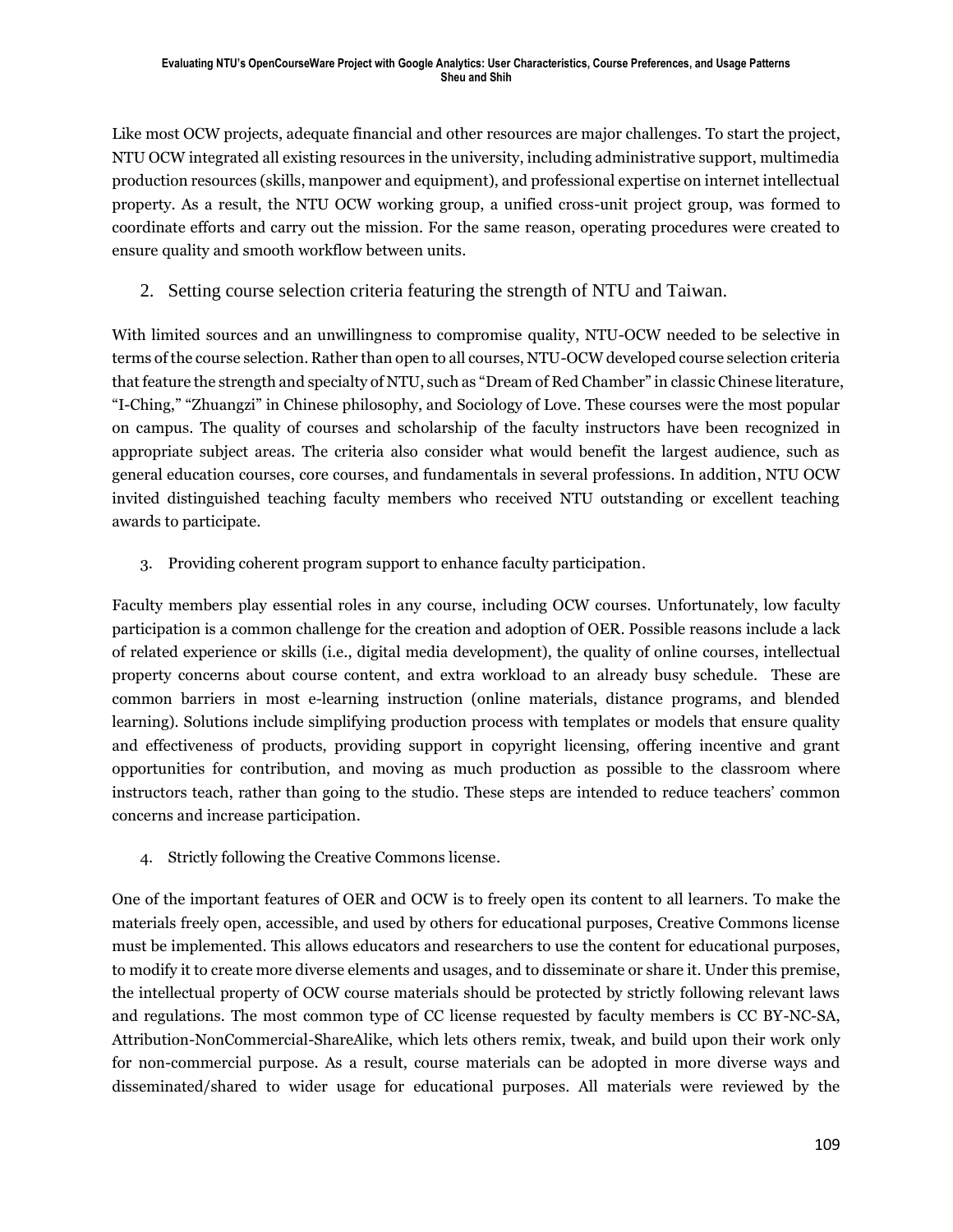production team, including a copyright lawyer, with the "copyright procedure" before uploading to the OCW site (see Figure 2.)



*Figure 2*. Copyright procedure.

#### **NTU OCW Production Model**

The Division of Learning Technology, a sub-unit in CTLD, and CASE are responsible for course production and for dealing with intellectual property materials. To meet goals and overcome challenges, the Center of Teaching and Learning Development established a working model for OCW creations and formed a team designated to carry out the OCW mission. While other operational layers are important, this paper focuses on the production layer, the essential part of the NTU-OCW working model and another key factor in NTU's success. Two important and successful strategies are: (1) established operating procedures, and (2) a designated ID-team approach.

Operating procedure: All NTU OCW courses contain comprehensive content materials including video clips, hangouts, and course materials. High-standard intellectual property regulation and Creative Commons (CC) are applied to all NTU OCW course materials. The creation of one OCW course is a continuing process throughout a semester (or a process of more than 22 weeks, including production assistant (PA) training,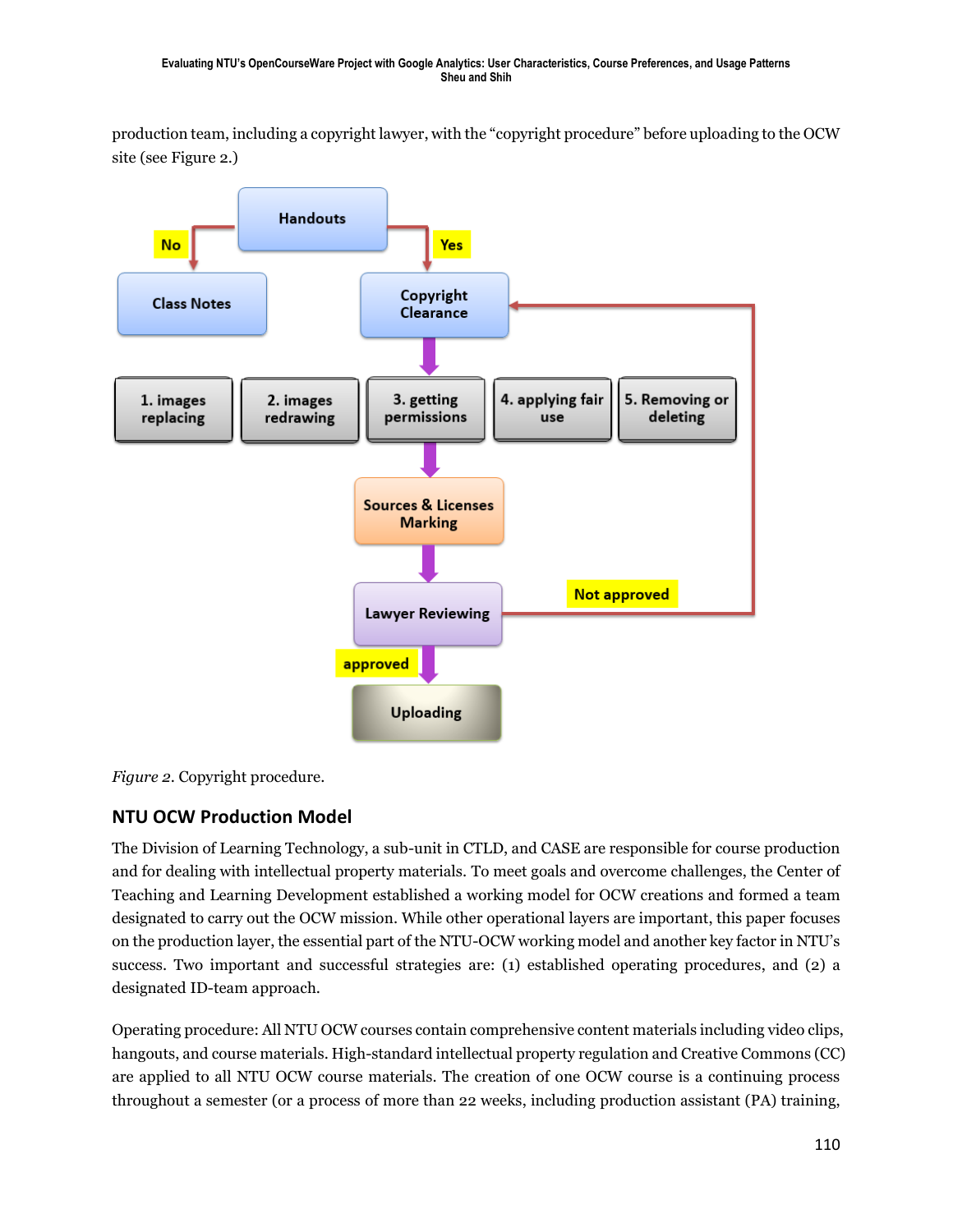faculty consultation, preparation, and wrapping up). All NTU-OCW courses include course contents of a full semester (18 weeks). There is a need for well-designed operating procedures to achieve efficient workflows and organization with multiple tasks/courses across units. Such procedures also ensure the quality of final production materials. Instructional design principles were applied. Instructional consultation to faculty were provided before the semester started to ensure best results in transferring the course to an online environment.

Designated team approach: a designated trained production team was assigned to each faculty for a specific OCW course. A team usually consisted of two student PAs supervised by the CTLD staff with a background in instructional design and in assisting faculty in two major areas: media production and intellectual property/CC. For a 3-credit hour course, the average workload for a student PA is 5-10 hours per week. Each CTLD staff member typically supervises two or three courses per semester. Participating professors received support for his/her course. Combined with operating procedures, the designated and trained team approach represents the quality control gatekeeper.

#### **Faculty Support**

As mentioned earlier, faculty members have essential roles in the completion process. Support and resources were provided to ensure that the participating faculty was comfortable and free of concern. Common support includes instructional design consultation and intellectual property consultation. Instructional consultation was provided to explain the production process and to discuss the best way to transfer face-to-face courses into an OCW course delivered online. Faculty was encouraged to use materials best suited to their teaching, including copyright restricted materials, open licensed materials, and resources of their own creation. The production team provided proper support regarding copyright issues.

#### **Student Involvement**

To make the OCW project more financially sustainable, NTU OCW recruited part-time production assistants (PAs) to assist in the course production process. Production assistants (PA) are primarily students with job responsibilities in two categories: (1) *Intellectual property assistance* for assisting professors in creating course content and materials (such as presentation files, and handouts), and to double check content source and copyright notices; and (2) *Media production assistance* for assisting in the OCW media production process, including set-up, video shooting, and editing of course sessions. This is a key factor in the success of NTU-OCW and in making NTU OCW more financially sustainable. The working experience also provides students with opportunities to gain more understanding of course content. Students learn technical skills and deepen their knowledge as a result.

**Tips for part-time PA recruitment and training.** NTU OCW usually suggests professors recommend their own students or students who took the course previously to assist in handling intellectual property. These students are familiar with course content which can enhance communication with faculty instructors and the efficiency in processing course content and confirming sources. The same concept applies to media PA recruitment. NTU OCW recruits students interested in OER/OCW and have multi-media experience to be media assistants. These students are more likely to complete their tasks successfully.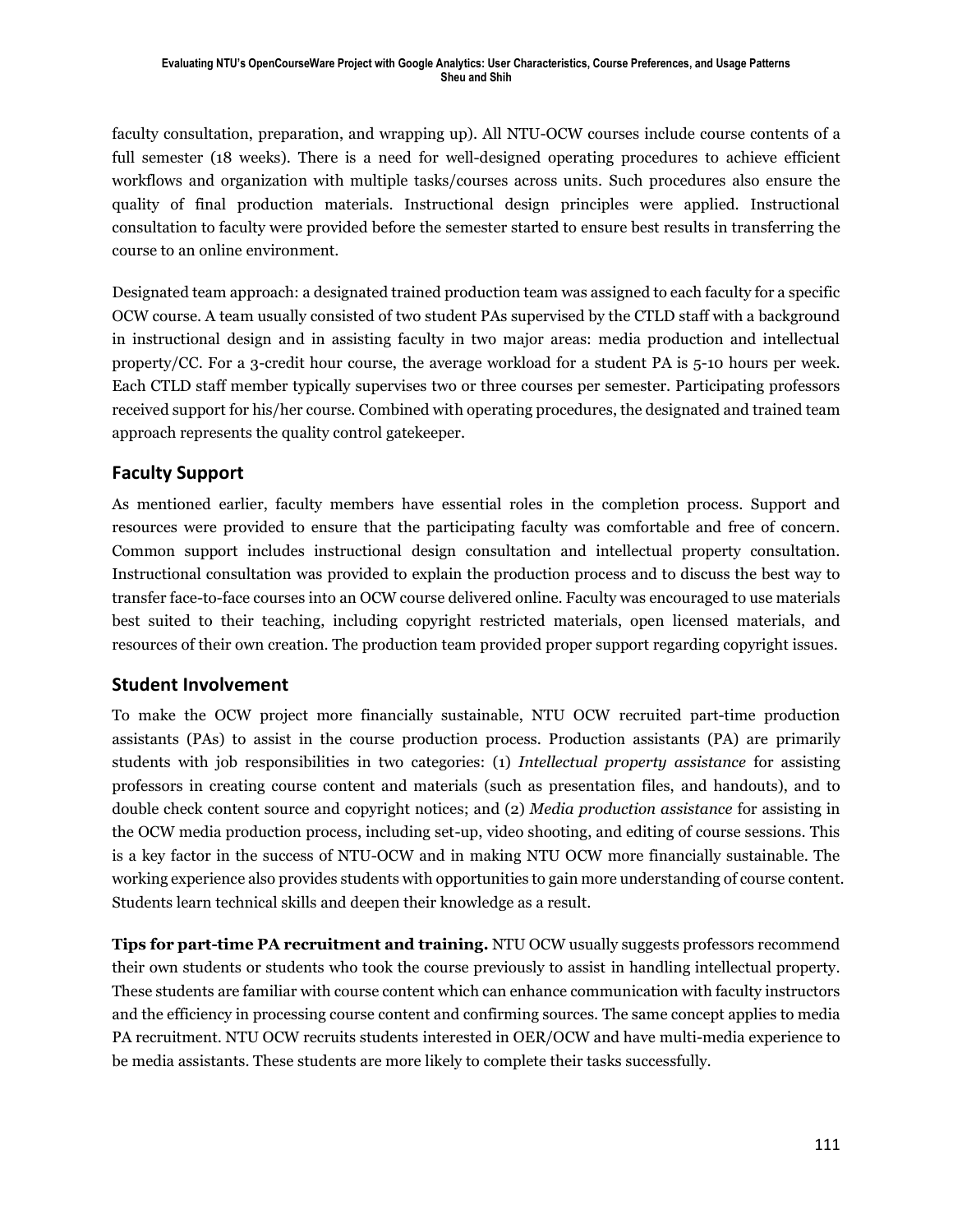Before starting work, all part-time PAs must complete two stages of training. First, before the beginning of each semester, an all-day training session is required which includes an introduction to open education, the basic concepts of copyright and CC license, an explanation of the work involved, and practical drills. This training usually takes place one week before the semester starts. It allows PAs to complete the training and quickly apply what they have learned in their new tasks. The second stage of training occurs in the first few weeks of the course, when full-time staff/assistants sit in student classrooms to guide PAs toward being able to work independently.

## **The Use of NTU OCW**

This section reports the results of the investigation on the use of NTU OCW. Data from Google Analytics was reviewed to gain a better understanding of the uses, characteristics, course preferences, and behaviors of NTU-OCW users. Specific areas for investigation include the growth of the site, type of users, users' devices, length of viewing, and demographical distribution. Data was collected and analyzed to answer the following questions:

- How many courses were created?
- How many visitors accessed the sites?
- What percentages of users/students were new versus returning students?
- What kinds of devices were to access NTU-OCW?
- What were the characters and viewing behaviors of users?
- How can the findings guide NTU for next steps related to OCW and other forms of open education?

#### **Growing Number of Courses, Visitors, Faculty Involvement**

Since 2011, 213 high quality OCW course materials were completed and available for users on the NTU OCW website. On average, approximately 43 new courses were added to NTU OCW each year. In 2016, OCW site reached the 12 million visitors mark. More than 100 faculty members have participated in the project. Several devoted professors have more than two courses on the NTU OCW.

Before the NTU OCW working group was established in 2011, NTU had 31 online courses created by different centers and departments, including CASE, GET, and NTU Open Forum for New Intellectuals. New productions were started by the OCW working group in late 2011. In 2013, special attention was given to creating higher quality materials in video, audio, and comprehensiveness of course content. (Figure 3)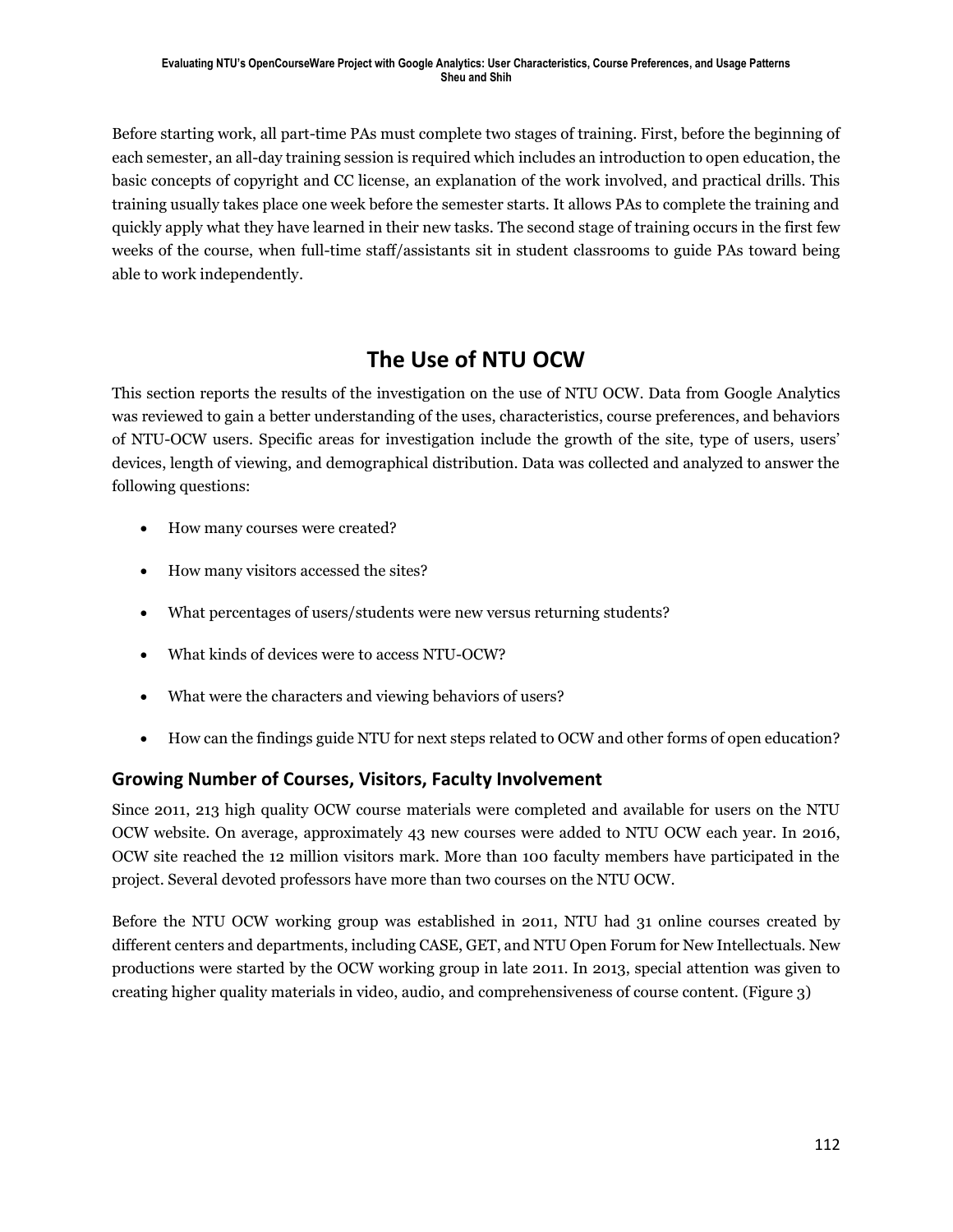#### **Evaluating NTU's OpenCourseWare Project with Google Analytics: User Characteristics, Course Preferences, and Usage Patterns Sheu and Shih**



*Figure 3.* The number of courses added in NTU OCW each year.

All NTU OCW courses are in Chinese, and almost half are in Liberal Arts (46%). As one of the leading universities in a Chinese-speaking area, NTU shares the responsibility to preserve Chinese culture and provide quality open educational resources to its world-wide audience. Courses are selected based on criteria that highlights the strengths and characteristics of NTU. Other than Liberal Arts, 24% of courses are in General & Applied Science, 19% courses are in Social Science, and 11% courses are in Natural & Medical Science (Table 1).

Table 1

*Disciplines of NTU OCW Courses*

| Course name               | %  |
|---------------------------|----|
| Liberal Arts              | 46 |
| Social Science            | 19 |
| General & Applied Science | 24 |
| Natural & Medical Science |    |

The five most popular NTU courses are *The Chamber of the Red Dreams* from the Department of Chinese, *Calculus* from the Department of Mathematics, *Introduction to Phonetics* from the Department of Foreign Languages, *Sociology of Love* from the Department of Sociology, and *History of Chinese Literature* from the Department of Chinese. It is important to point out that professor Li-Chuan Ou of the *The Chamber of the Red Dreams*, has thousands of fans in the Chinese region. Her continuous devotion to open education has resulted in the highest viewed OCW courses. She has an extensive fan base and has won the Global Open Education Alliance award of the Open Education Awards for Excellence *Teaching Award* (Educator Award) in 2015.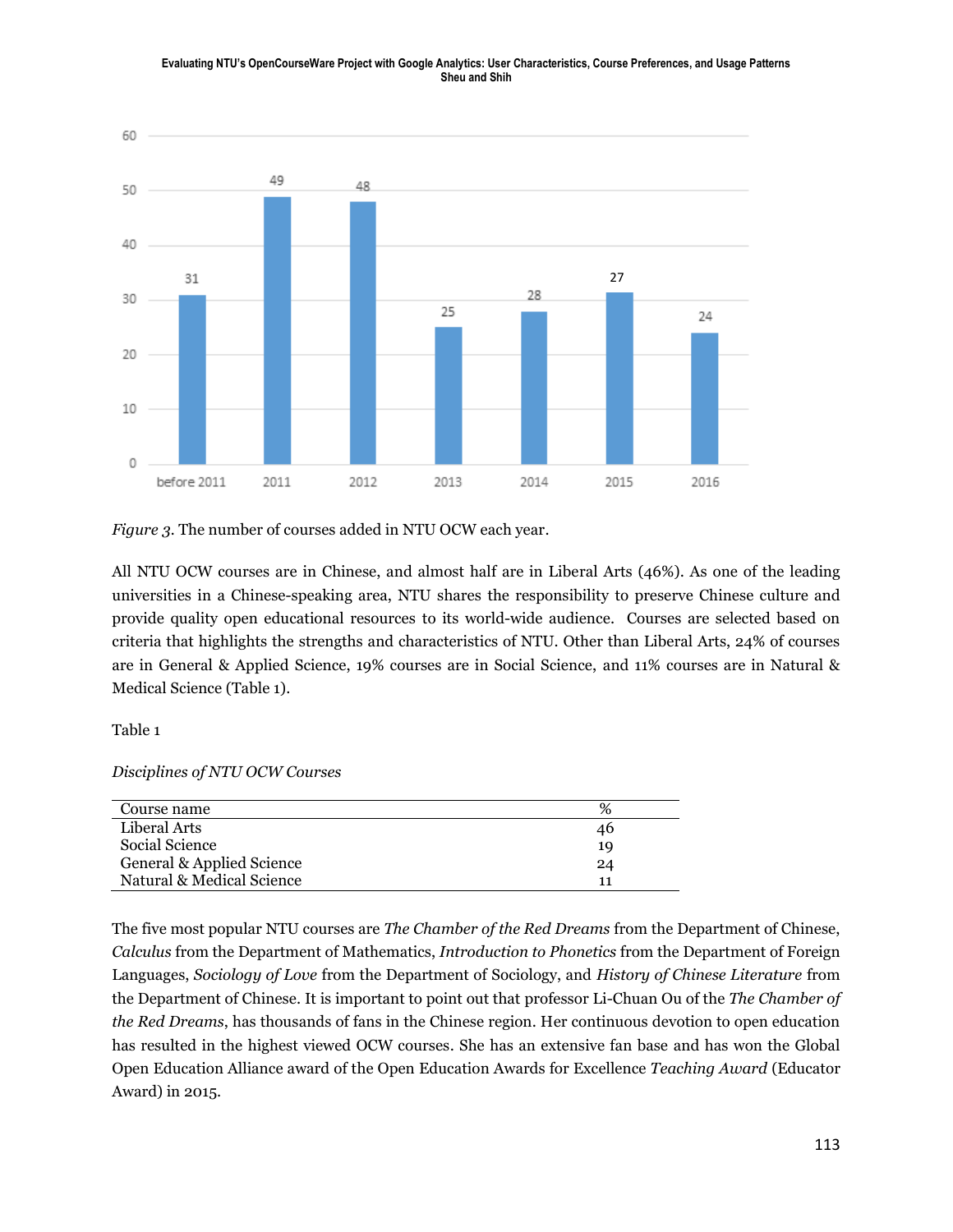### **Characteristics of OCW Audience (Site Visitors)**

In 2016, the NTU OCW website exceeded 12 million visits. On average, there are 9,700 sessions every day (see Figure 4). Visits have increased from 800 to 8,000 daily, a clear demonstration that NTU OCW website's visibility and popularity are growing.



*Figure 4.* Sessions of NTU OCW users on the website each year.

Table 2 shows the characters of the NTU OCW users in terms of age group and gender. About one third of them are in the 18-24 age group (34%), 29% in the 25-34 age group, and 16% in the 35-44 age group. Elderly users 65 and older constitute 3.58% of all users. Slightly more users are female (51%), while 49% of users are male.

Table 2

*Age and Gender of NTU OCW Users*

| Characteristics | %  |
|-----------------|----|
| Age group       |    |
|                 | 4  |
| $65+$<br>55-64  | 8  |
| 45-54           | 9  |
| 35-44           | 16 |
| $25 - 34$       | 29 |
| $18 - 24$       | 34 |
| Gender          |    |
| Male            | 49 |
| Female          | 51 |
|                 |    |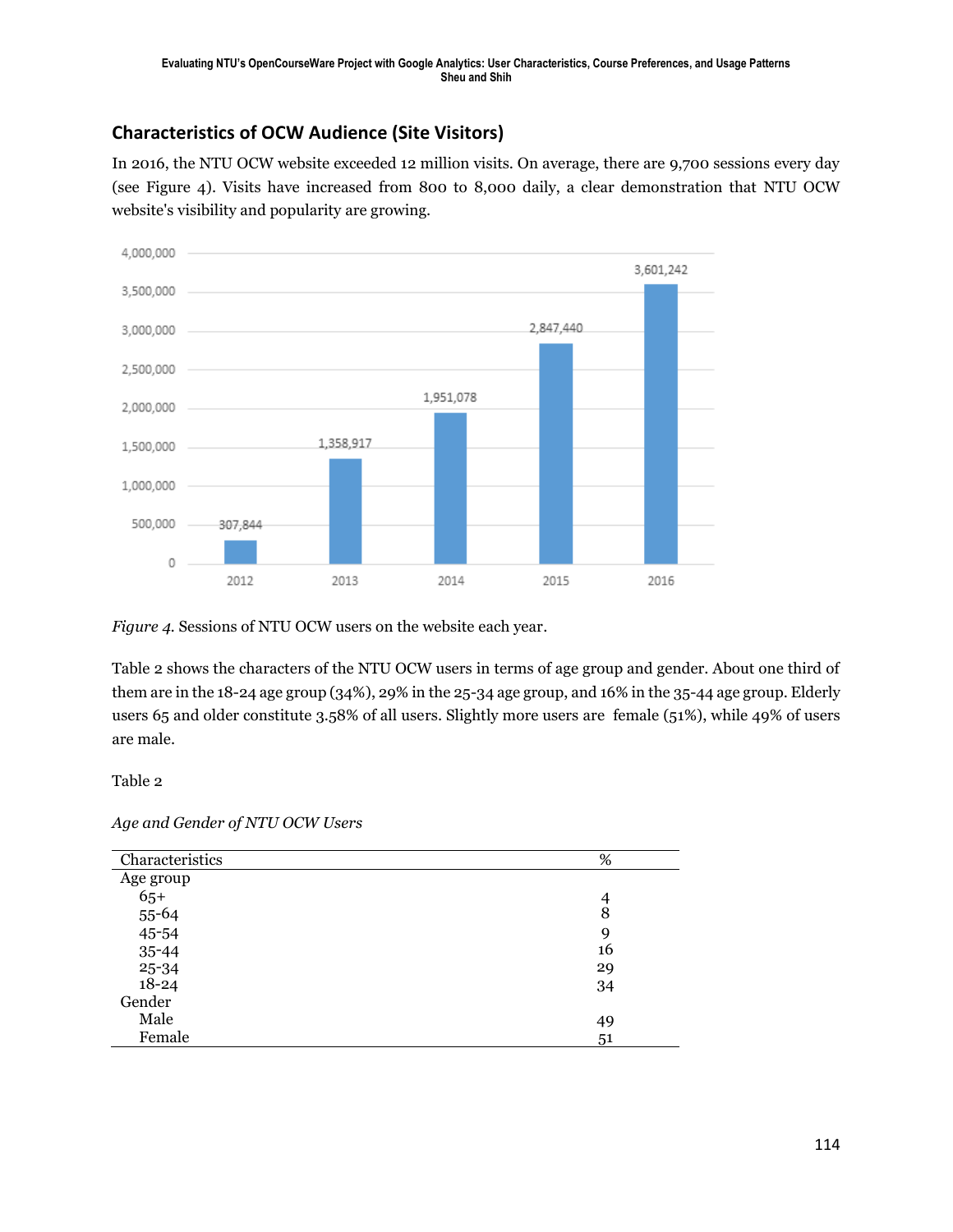More than half (67%) of NTU OCW users are returning visitors, indicating a stable part of the audience continues to view online courses (Figure 5). It is encouraging to learn visitors are returning, which could indicate continued learning, one of primary missions of the OCW. This is especially true for the "non-school" age group (typically older than 25 years old unless they are pursing advanced degrees).



*Figure 5.* Type of NTU OCW visitors.

The geographical distribution of NTU OCW is mostly in Chinese speaking countries, Taiwan, China, and Singapore. As shown in Figure 6, 90% of all users are from Taiwan and China in most years. Because all NTU OCW courses are in Chinese and only few have English captions, it is understandable that the majority of users are from Chinese speaking countries. The difference in percentages between Taiwan and China users also indicates another interesting fact. Most of users of NTU MOOCs (massive open online courses) are from China, while most users of NTU-OCW are from Taiwan. It seems to indicate that two different types of online courses attract different groups of users. In addition, in recent years, the annual percentage of Chinese users declined from 28% to 14%. Possible reasons may be the overall enhancement of online learning courses in China in terms of course quality and quantity. For Taiwanese viewers, the numbers were steady at an average of three quarters of users while the total number of users and courses increase each year. Most are from metropolitan areas, which might indicate a digital divide between urban and rural areas.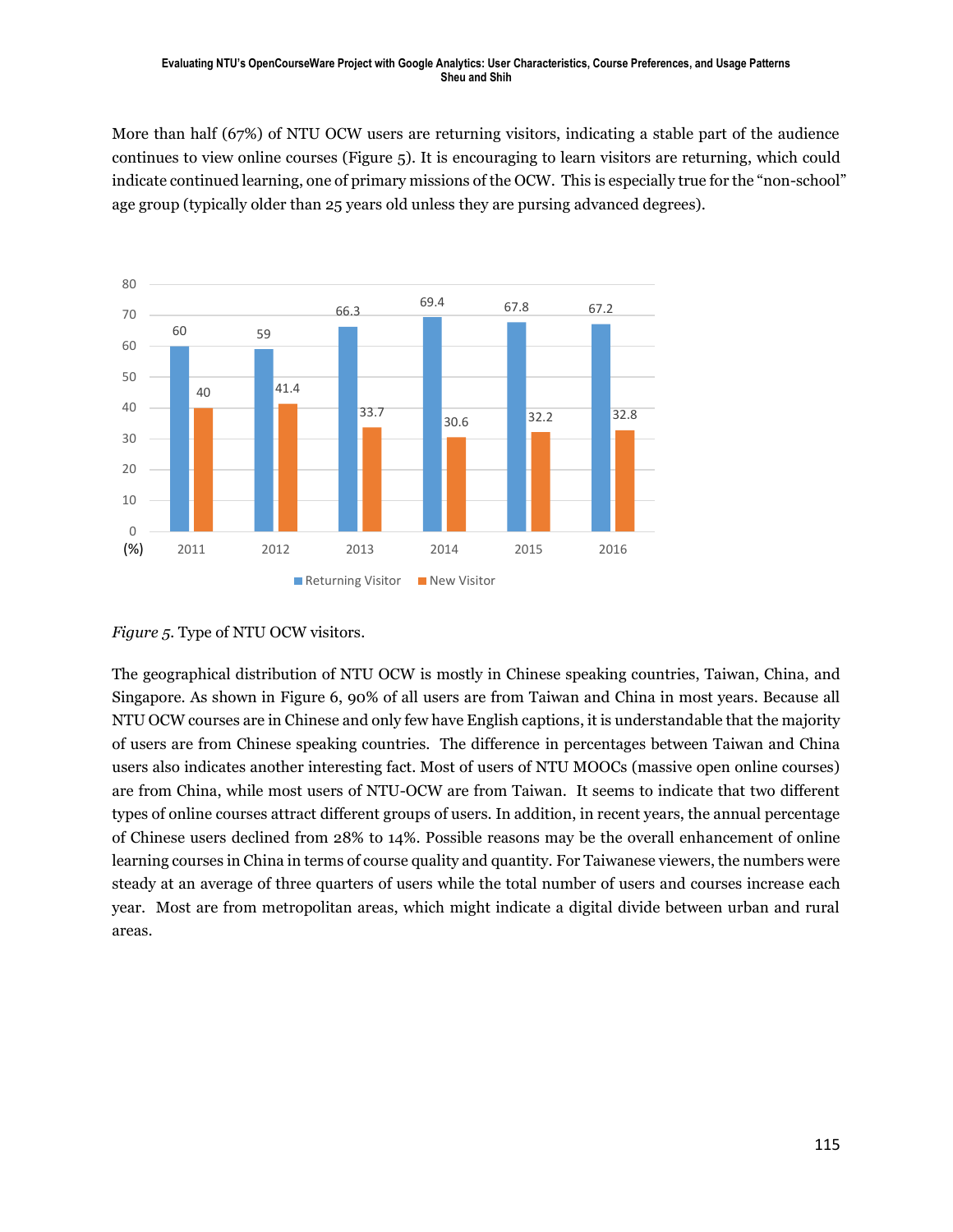#### **Evaluating NTU's OpenCourseWare Project with Google Analytics: User Characteristics, Course Preferences, and Usage Patterns Sheu and Shih**



*Figure 6.* Demographical distribution of NTU OCW users.

According to GA, the average pages/session for each user is 3.87. This means most users of NTU OCW go almost directly to the course page they want or they leave the site after viewing four pages. Users in the 35- 44 age group usually view the most pages (3.50) in each session, and users in the 18-24 age group view the least pages (2.95) in each session (Table 3). There is no difference in average page viewing between male and female users. In addition, the average time/session for each user is 4:35 minutes. As Table 3, shows users in the 18-24 age group spent the shortest time in each session, while elderly users in the 65+ age group spent the longest time in each session. Although there is a difference between age groups, no significant difference is suggested.

Table 3

| Age group | Avg. pages | Time (minutes) |
|-----------|------------|----------------|
| $65+$     | 3.41       | 05:26          |
| $55 - 64$ | 3.13       | 04:15          |
| $45 - 54$ | 3.15       | 04:11          |
| $35 - 44$ | 3.5        | 04:56          |
| $25 - 34$ | 3.29       | 04:17          |
| $18 - 24$ | 2.95       | 03:51          |

*Average Pages and Time Different Users View/ Spend on Each Session*

According to GA, most viewers access NTU OCW by desktop computers, followed by mobile devices (such as cell phones). Overall, 72% of users use a desktop, 19% of users use mobile devices, and 9% use a tablet. However, as Figure 7 shows, the percentage of desktop use has decreased significantly and mobile device use has increased significantly in the past five years. When NTU OCW began in 2011, 94% of users used desktops to access the website. Only 3% of users used mobile devices. This trend toward the use mobile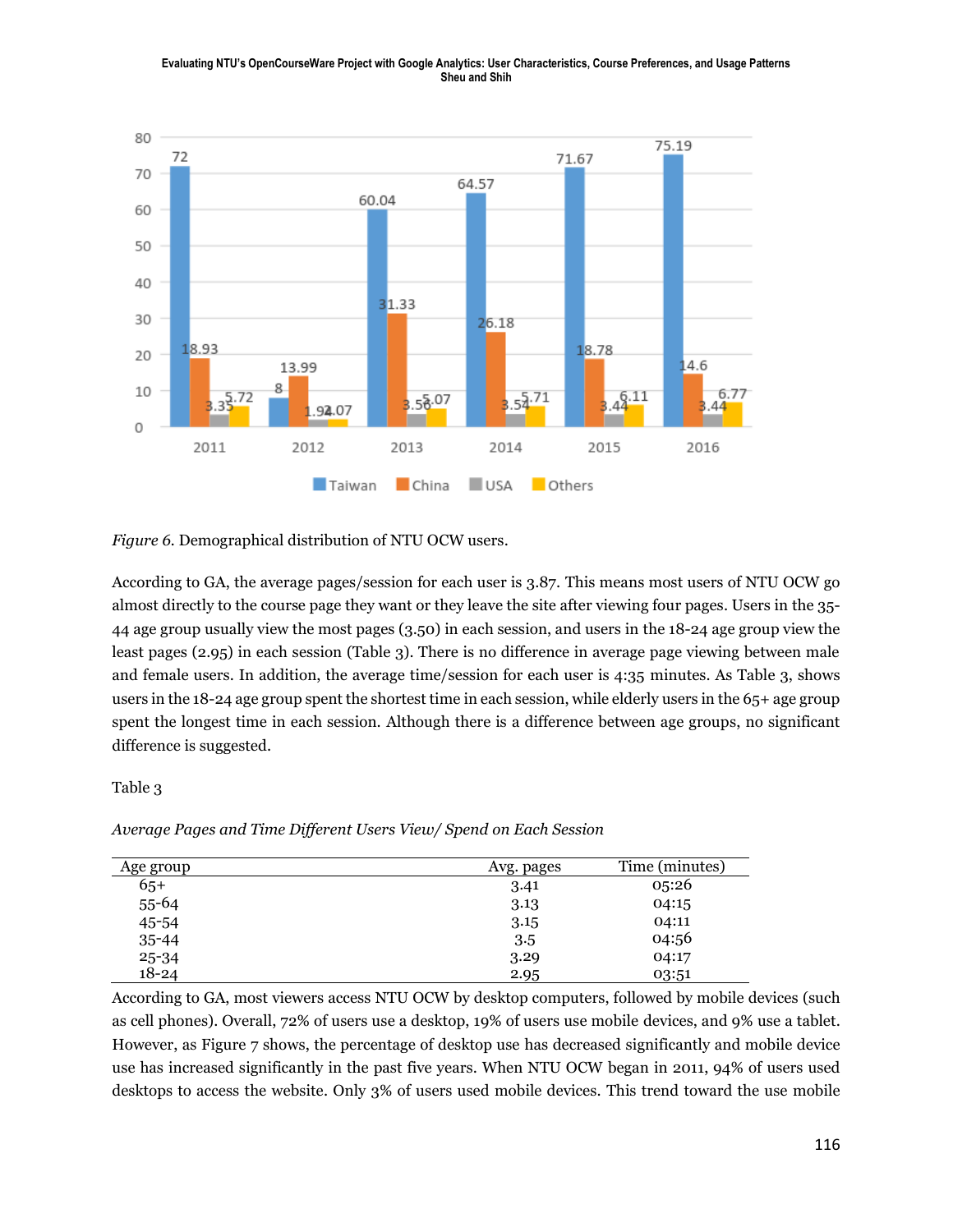devices to access online learning materials suggests that designing for multiple devices must be considered in the future.



*Figure 7.* Devices NTU OCW users use to access the website.

### **Conclusion**

Overall, the NTU OCW was successful despite the many challenges detailed in this study. The emphasis on quality was the primary factor in its successfully attracting visitors and supporting learning. NTU OCW has won the best OCW site by the Global Open Education Alliance in 2014. An OCW professor won the Open Education Award for Excellence Teaching Award in 2015. Most importantly, in 2016, the NTU OCW website successfully attracted more than 12 million individual visits from primarily lifelong learners (65%) in informal learning settings. The number of visitors has increased consistently each year, with the ratio of returning users steady since launching in 2010.

Statistics indicate an overall successful use of NTU-OCW for Chinese speaking users, especially in urban areas where information and communication technology is more developed. We can conclude that a digital divide exists, and it is one of challenges that OER faces. We also can conclude that materials are limited to Chinese speaking users because all courses are in Chinese and only a few have English translations. Although it is not necessary to have all materials translated, doing so with elective courses could interest learners world-wide. Because Chinese literature is one of most popular subject areas and a unique contribution to the world audience, some works have been translated, with subtitles in English. This could be beneficial to the world learners and scholars who want to learn more Chinese literature.

#### **Quality Matters**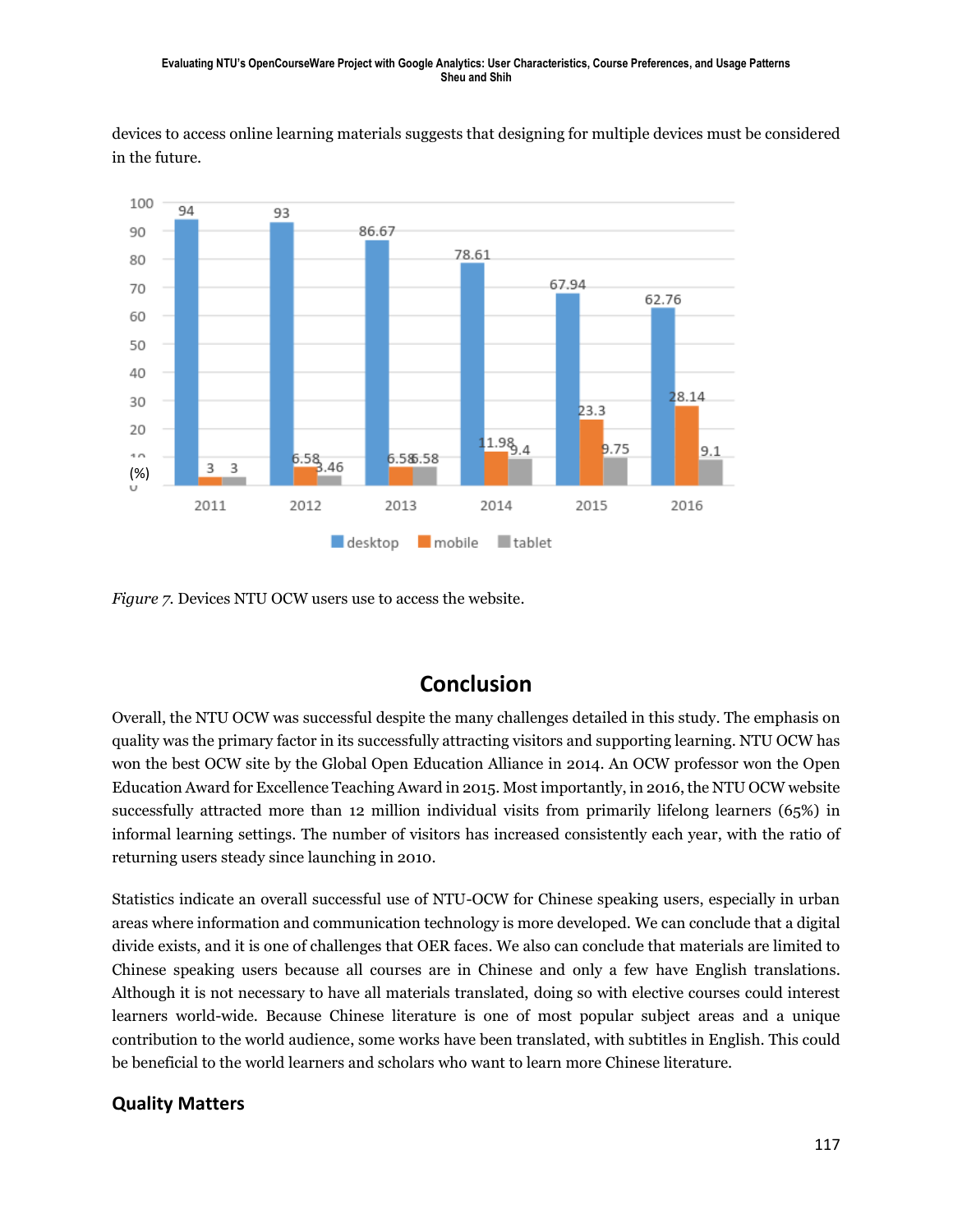All OCW courses are complete with 18 weeks of lecture and all corresponding course materials. The dedication to high-quality course production and consistent efforts in processing materials according to high standards of intellectual property regulation also helped NTU gain a solid reputation in the global community of open education. In 2014, the NTU OCW website was awarded the "Outstanding site" award by the Open Education Consortium. The award recognition by the open education consortium as the best OCW Website indicates the design and quality control mechanisms were a successful model as well. NTU-OCW will continue using this model for future OCW courses.

### **Team Efforts**

Team effort is another key factor in success. Regardless of the challenges, issues, and limitations, NTU OCW has achieved its initial goal to successfully provide whole courses with high quality open educational materials. It requires collaboration and team efforts across units, including administrative support from the university, the Dean of the Office of Academic Affairs, the Director of NTU Open Forum for New Intellectuals and the Director of CASE, and CLT. Participating professors' openness and enthusiasm for education to all is also an important factor in project success. More than 100 professors now participate in NTU OCW and share a devotion to open courseware. NTU OCW will continue to meet new challenges going forward.

#### **Future Directions**

With support from the university and many participating teachers, NTU OCW achieved most of its initial goals. However, with the recent emergence of MOOCs and various but significant funding reductions, NTU OCW has an urgent need to start thinking of new goals and strategies as its next steps.

Because so much effort, time, and resources have been expended to create a significant number of quality OCW courses, their wide spread use is important. A natural next step will be to promote OCW as valuable OER that can be accessed online freely for educational purposes. For OCW promotion, an array of information will be provided steadily at activities inside and outside of campus. To actively promote OCW courses to students in school, 1-minute promotional clips for selected courses are to be produced and broadcast on digital signage in school buildings and on the NTU channel of YouTube EDU.

These promotional clips usually include short footage devoted to course lectures or images of course materials. Some interesting questions related to the course content are included in the clips, encouraging students to visit the website, find the complete course videos, and obtain answers. Furthermore, in order to reach a wider audience outside the school, pieces of course sessions are also broadcast on the NTU channel of YouTube EDU. Members of the audience who watch the course sessions and want to learn more can be linked to the complete course page on the NTU OCW website. Social media such as Facebook is also used to promote course content and the OCW website. Although many positive responses have been received, the possibility of attracting a new and different demographic audience remains questionable.

For future e-learning, NTU OCW wants to effectively increase the usage of course content. Possible practices may include research and development of distinct ways to distinguish content management for different online courses. For example: OCW and MOOCs users have different learning needs and patterns, which might require that different instructional designs be applied. The re-use value of OCW materials should be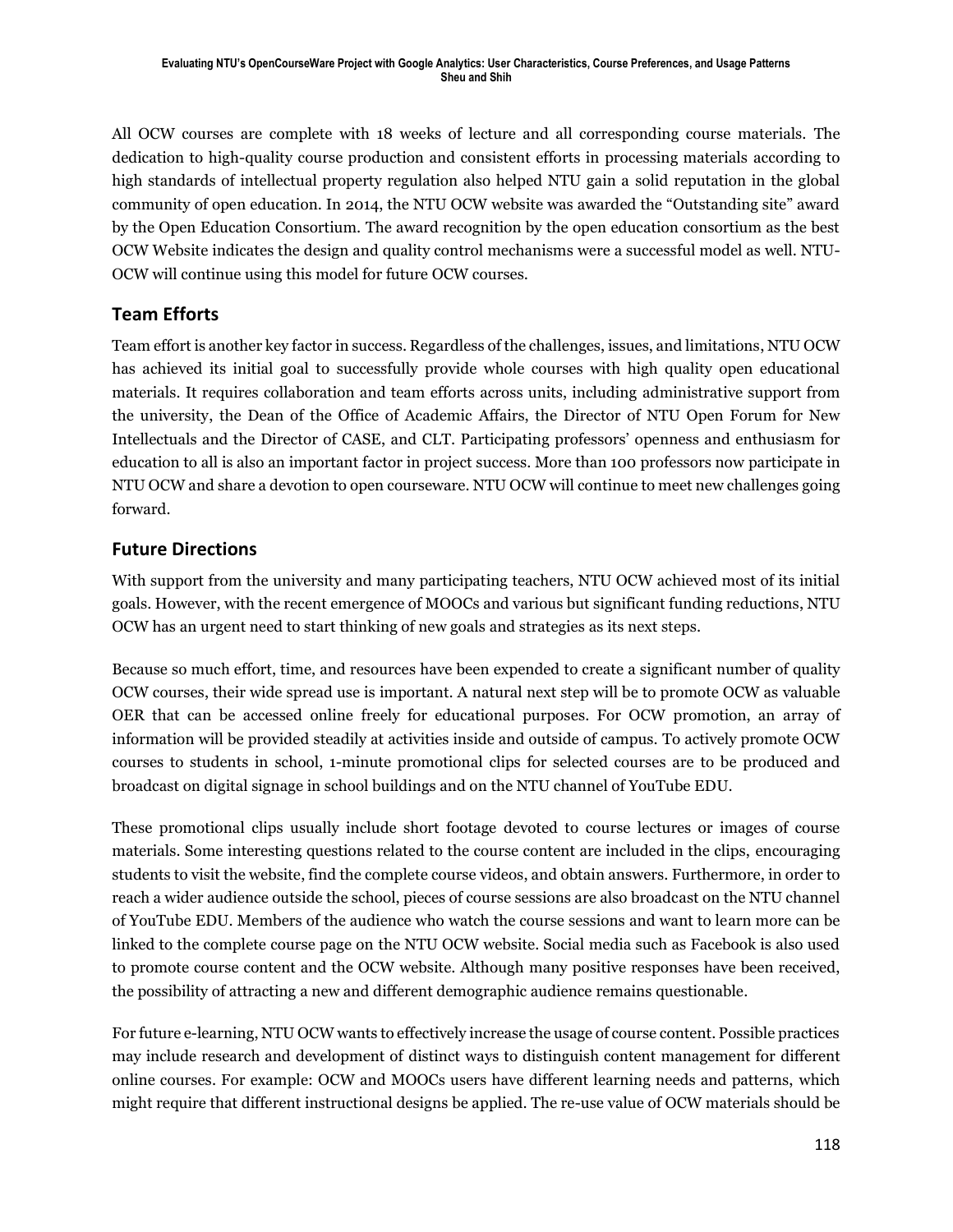further developed, such as sorting and indexing the teaching materials of OCW. It can make users search and access the needed information easier.

As the number of courses grows, an index system needs to be established to assist users to search and find courses more efficiently. Other features, such as rating and review, can also assist users in choosing courses. NTU can provide information or workshops promoting re-use or re-create learning materials on the basis of OCW content and materials. New ways of innovative teaching and learning also can improve OCW values, such as finding ways to assist teachers in using OCW materials for flip-teaching and blended learning. Significantly, adding closed captions to courses for accessibility to all is on the list. Currently, only partial courses with closed captions provided by YouTube are available. This ensures that courses are accessible by users with special needs and helps reach a much wider audience. These myriad ways can increase the usage of open education resources for the benefit of learners, instructors, learning center personnel, and other interested parties. We are just beginning to experiment with and explore some of them.

### References

- Abramovich, S., Schunn, C. D., & Correnti, R. J. (2013). The role of evaluative metadata in an online teacher resource exchange. *Educational Technology Research and Development*, *61* (6), 863- 883.
- Educause (2010). *7 things you should know about open educational resources (OER)*. Retrieved from <http://net.educause.edu/ir/library/pdf/ELi7061.pdf>
- Carson, S. (2009). The unwalled garden: Growth of the OpenCourseWare Consortium, 2001-2008. *Open Learning: The Journal of Open, Distance and e-Learning, 24*(1), 23-29.
- Chen, C. H., & Pai, C. K. (2012). *Reuse and modulization of OpenCourseWare: A case of a calculus course*. (Unpublished doctoral dissertation). National Chiao Tung University, Hsinchu, Taiwan.
- Chen, J. C. (2013). Opportunities and challenges of MOOCS: Perspectives from Asia. *International Federation of Library Associations and Institutions, World Library and Information Congress, Singapore*. Retrieved fro[m http://library.ifla.org/157/](http://library.ifla.org/157/)
- Chou, C., Hung, M. L., Wei, H. C., & Wang, C. I. (2011). Are you ready to open your classroom? Taiwan college faculty's attitudes toward and concerns about OCW. *Institute of Education National Chiao Tung University*. Retrieved from [http://www.jocw.jp/AROOC2011/papers/paper\\_6.pdf](http://www.jocw.jp/AROOC2011/papers/paper_6.pdf)
- Cueva, S., Rodriguez, G., & Marbán, O. (2016). Open Course Ware (OCW) as support to the social and collaborative learning. In Á. Rocha, A. M. Correia, H. Adeli, L. P. Reis, & M. M. Teixeira (Eds.), *New advances in information systems and technologies* (pp. 265-276). Springer International Publishing.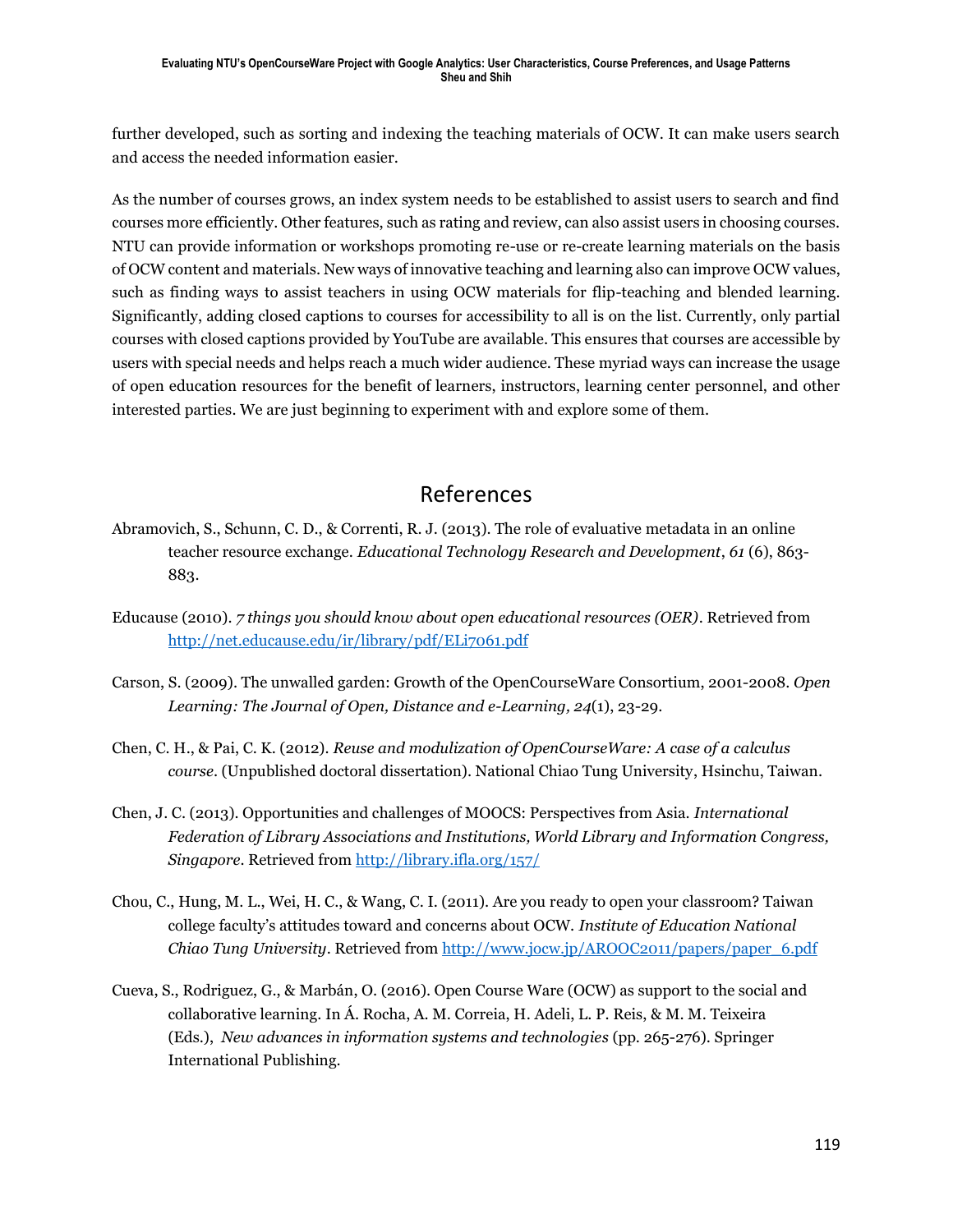- Daniel, J., Kanwar, A., & Uvalić-Trumbić, S. (2009). From innocence to experience: The politics and projects of cross-border higher education. In J. Fegan & M. H. Field (Eds.), *Education across borders* (pp. 19-31). Springer Netherlands.
- Delimont, N., Turtle, E. C., Bennett, A., Adhikari, K., & Lindshield, B. L. (2016). University students and faculty have positive perceptions of open/alternative resources and their utilization in a textbook replacement initiative. *Research in Learning Technology*, *24*, 1-13.
- Dhanarajan, G., & Abeywardena, I. S. (2013). Higher education and open educational resources in Asia: An overview. *Vancouver: Commonwealth of Learning*. Retrieved from [http://oldwebsite.col.org/PublicationDocuments/pub\\_PS\\_OER\\_Asia\\_web.pdf](http://oldwebsite.col.org/PublicationDocuments/pub_PS_OER_Asia_web.pdf)
- Groom, C. (2013). A guide to open educational resources. *JISC*. Retrieved from [https://www.webarchive.org.uk/wayback/archive/20140614151619/http:/www.jisc.ac.uk/publica](https://www.webarchive.org.uk/wayback/archive/20140614151619/http:/www.jisc.ac.uk/publications/programmerelated/2013/Openeducationalresources.aspx) [tions/programmerelated/2013/Openeducationalresources.aspx](https://www.webarchive.org.uk/wayback/archive/20140614151619/http:/www.jisc.ac.uk/publications/programmerelated/2013/Openeducationalresources.aspx)
- Guo, Y., Zhang, M., Bonk, C. J., & Li, Y. (2015). Chinese faculty members' open educational resources (OER) usage status and the barriers to OER development and usage. *International Journal of Emerging Technologies in Learning (iJET)*, *10*(5), 59-65.
- Hilton, J.III. (2016). Open educational resources and college textbook choices: A review of research on efficacy and perceptions. *Educational Technology Research and Development*, *64*(4), 573-590. doi:10.1007/s11423-016-9434-9
- Hunsicker-Walburn, M., Guyot, W., Meier, R., & Beavers, L. (2016). From books to bits: Digital content for a new age. *Journal of Higher Education Theory and Practice, 16*(3), 74-83.
- MIT*.* (2001). *MIT to make nearly all course materials available free on the World Wide Web*. [Press release]. Retrieved fro[m http://web.mit.edu/newsoffice/2001/ocw.html](http://web.mit.edu/newsoffice/2001/ocw.html)
- MIT OpenCourseWare. (2016). Site statistics. Retrieved from<https://ocw.mit.edu/about/site-statistics/>
- Open Education Consortium. (n.d.-a). Courses. Retrieved from<http://www.oeconsortium.org/courses/>
- Open Education Consortium. (n.d.-b). About the open education consortium. Retrieved from <http://www.oeconsortium.org/about-oec/>
- Peláez, A. R., Pullaguari, N. P., & Caro, E. T. (2011, April). Quality model proposal for educational material production in OCW sites. In *2011 IEEE Global Engineering Education Conference (EDUCON)* (pp. 1074-1080). IEEE.
- Porcello, D., & Hsi, S. (2013). Crowdsourcing and curating online education resources. *Science, 341*(6143), 240-241. Retrieved from <http://www.sciencemag.org/content/341/6143/240.full>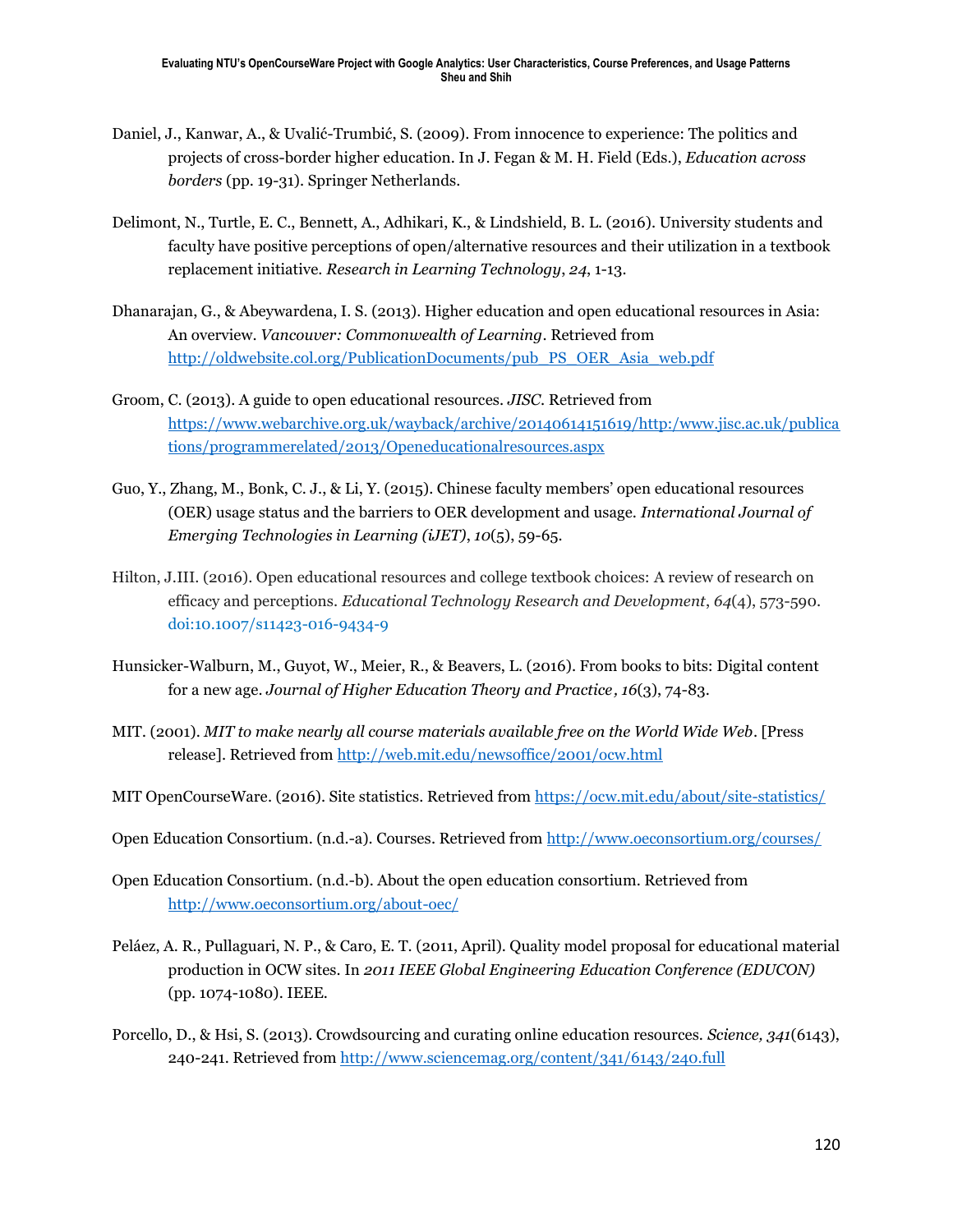- Rodríguez, J. S., Dodero, J. M., & Alonso, S. S. (2011). Ascertaining the relevance of open educational resources by integrating various quality indicators. *RUSC: Revista de Universidad y Sociedad del Conocimiento, 8*(2), 211-224.
- Shumar, W. (1997). *College for sale: A Critique of the commodification of higher education*. London: Falmer Press.
- Sun, J. C., Wu, Y., & Lee, W. (2017). The effect of the flipped classroom approach to OpenCourseWare instruction on students' self‐regulation. *British Journal of Educational Technology, 48*(3), 713- 729. doi:10.1111/bjet.12444
- Sun, J. C. Y., & Wu, Y. T. (2016). Analysis of learning achievement and teacher–student interactions in flipped and conventional classrooms. *The International Review of Research in Open and Distributed Learning, 17*(1), 79-99.
- Terrell, R. L., & Caudill, J. G. (2012). OpenCourseWare: Open sharing of course content and design. *Journal of Computing Sciences in Colleges, 27*(3), 38-42.
- Tovar, E., Piedra, N., Chicaiza, J., Lopez, J., & Martinez-Bonastre, O. (2012). OER development and promotion. Outcomes of an international research project on the OpenCourseWare model. *Journal of Universal Computer Science, 18*(1), 123-141.
- Tsai, C. W., Shen, P. D., & Huang, H. J. (2012). Applying open course ware to improve non-information majors' computer skills and self-directed learning. *International Journal of Open Source Software and Processes (IJOSSP)*, *4*(2), 1-15.
- Walker, L. & Loch, B. (2014). Academics' perceptions on the quality of MOOCs: An empirical study. *INNOQUAL-International Journal for Innovation and Quality in Learning, 2*(3), 53-63.
- Wan, H. T., & Lee, W. I. (2012). Institutional collaborations of OpenCourseware in the cloud era: Experience of TOCWC. *Proceedings of Cambridge 2012: Innovation and Impact-Openly Collaborating to Enhance Education*, 487-490. Retrieved from [http://oro.open.ac.uk/33640/5/Conference\\_Proceedings\\_#page=495](http://oro.open.ac.uk/33640/5/Conference_Proceedings_#page=495)
- Wang, C. H., Chen, C. P., & Hu, S. Z. (2013). A case study of the factors affecting public university faculty's participation in OpenCourseWare. *Journal of Educational Media & Library Sciences, 51*(1), 131- 161.
- Watson, C. E., Clouser, S., & Domizi, D. (2014). Improving the quality of instruction and increasing the affordability of higher education through the adoption of Open Education Resources (OERs). Retrieved from<http://www.cideronline.org/conference/presentation1.cfm?pid=1652>
- Wetzler, P., Bethard, S., Leary, H., Butcher, K., Bahreini, S. D., Zhao, J., ... Sumner, T. (2013). Characterizing and predicting the multifaceted nature of quality in educational web resources. *Transactions on Interactive Intelligent Systems (TiiS), 3*(3), 15.